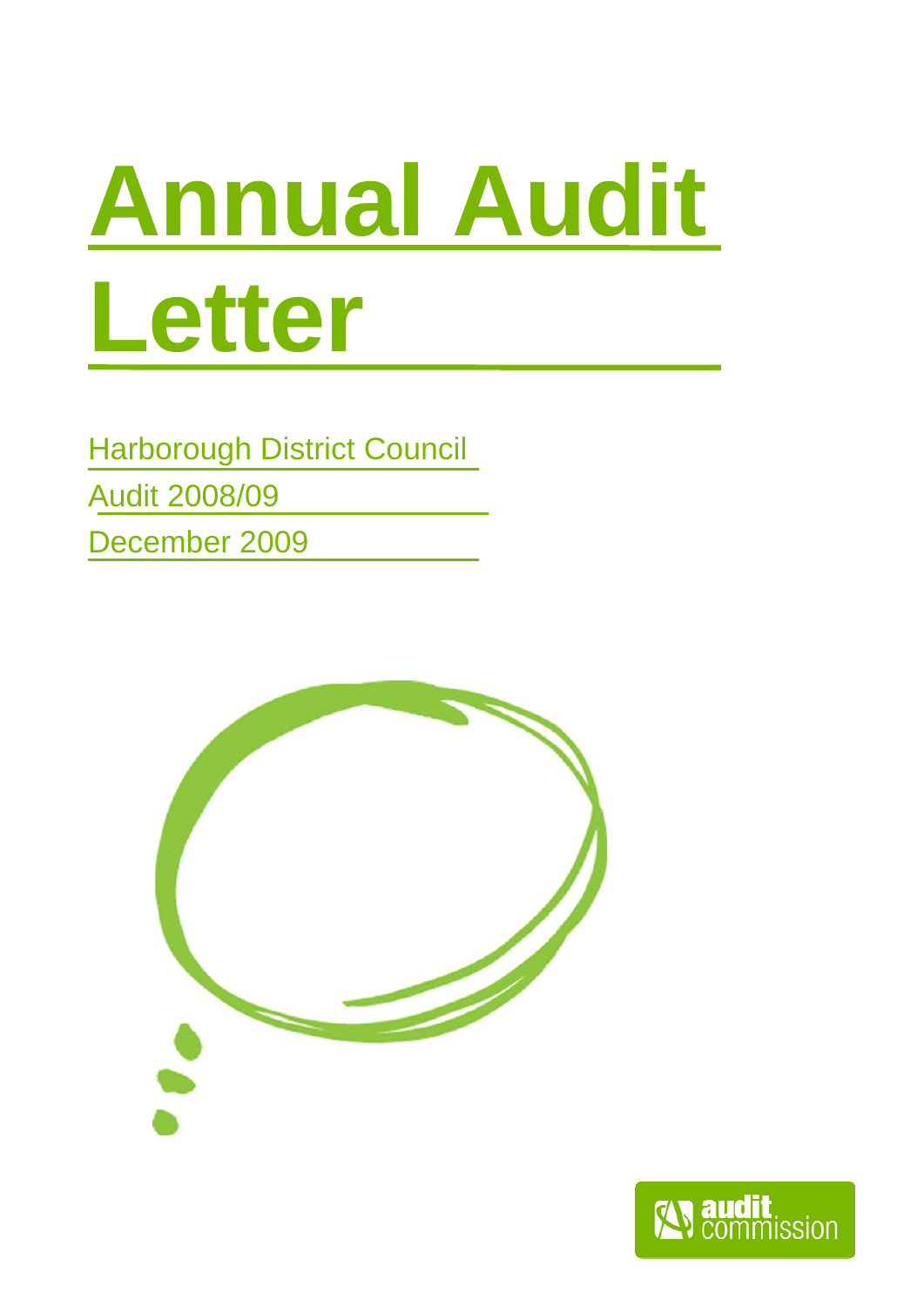# **Contents**

| <b>Key messages</b>                                         | $\overline{\mathbf{3}}$ |
|-------------------------------------------------------------|-------------------------|
| <b>Financial statements and annual governance statement</b> | 5                       |
| Value for money and use of resources                        | 7                       |
| <b>Managing performance and organisational assessment</b>   | 9                       |
| <b>Closing remarks</b>                                      | 11                      |
| Appendix 1 – Use of resources key findings and conclusions  | 13                      |
| <b>Appendix 2 – Action plan</b>                             | 26                      |

### **Status of our reports**

The Statement of Responsibilities of Auditors and Audited Bodies issued by the Audit Commission explains the respective responsibilities of auditors and of the audited body. Reports prepared by appointed auditors are addressed to non-executive directors/ members or officers. They are prepared for the sole use of the audited body. Auditors accept no responsibility to:

- any director/member or officer in their individual capacity; or
- any third party.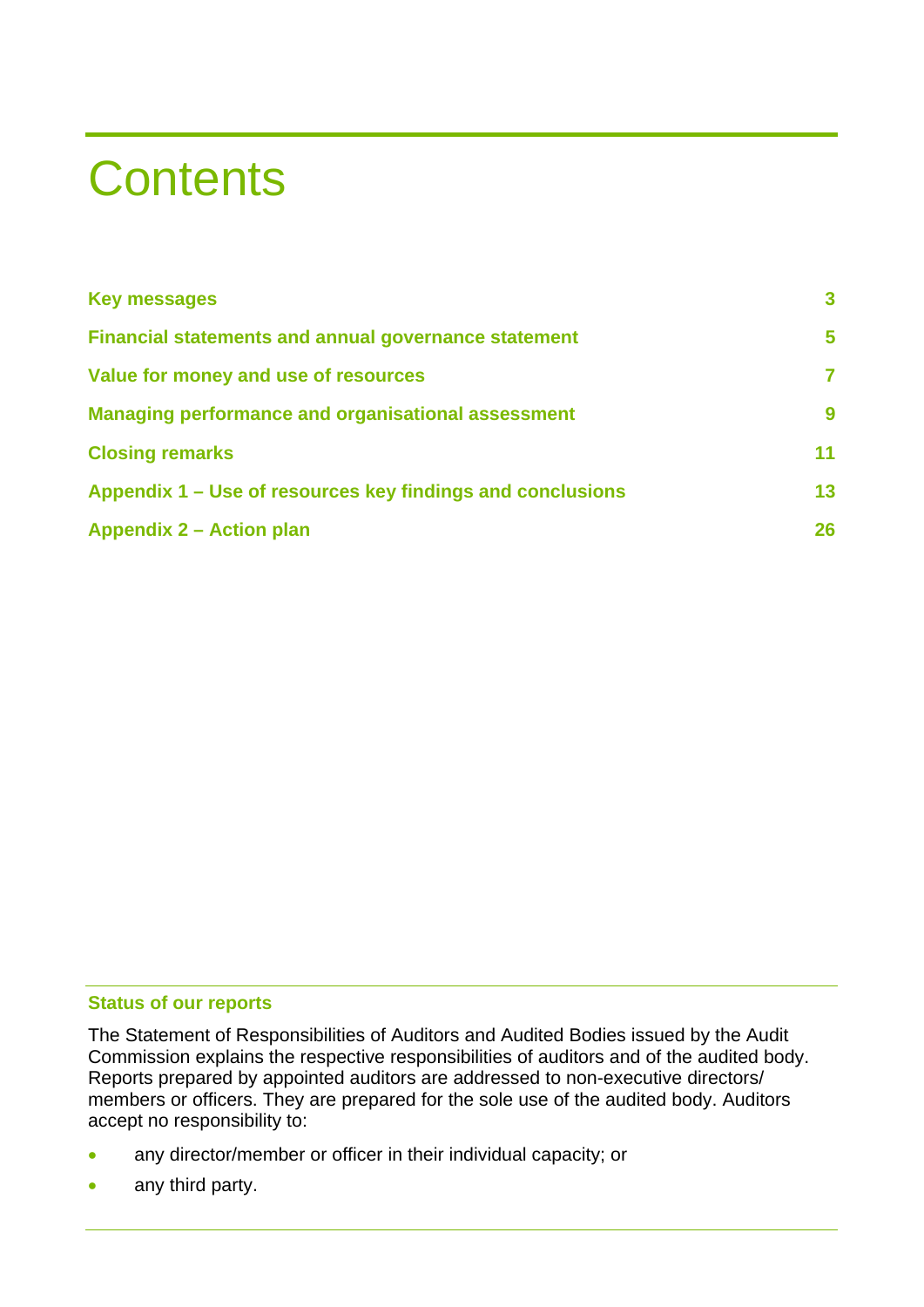# Key messages

**This report summarises the findings from our 2008/09 audit. It includes messages arising from the audit of your financial statements and the results of the work I have undertaken to assess your arrangements to secure value for money in your use of resources.** 

### **Audit opinion and financial statements**

- **1** I gave an unqualified opinion on your 2008/09 financial statements on 30 September 2009.
- **2** The financial statements that you gave me to audit included some misstatements, including one that was material. I have agreed the changes that you made.
- **3** You improved the way that you prepared your financial statements and your working papers. I was impressed by the speed of responses to audit questions on them. The main area that you need to strengthen is the link from your accounting records to the statements for assets and cash.

#### **Value for money**

**4** We assess how well you provide value for money, and this year we made the test harder than before. We call it the 'Use of Resources' assessment, and although it was a tougher test, you managed to keep your score the same as last year, at 2 out of 4. This means that we think you meet the minimum requirements and perform adequately.

#### **Financial position**

**5** You have recognised the need to take action to sort out your finances. The difficult economic conditions meant that people needed some of your services more, but at the same time your income levels dropped. You have identified a gap between the money you predict you will have available and what you intend to spend. You have looked closely at your spending plans to see if these can be reduced and how this will affect your priority services.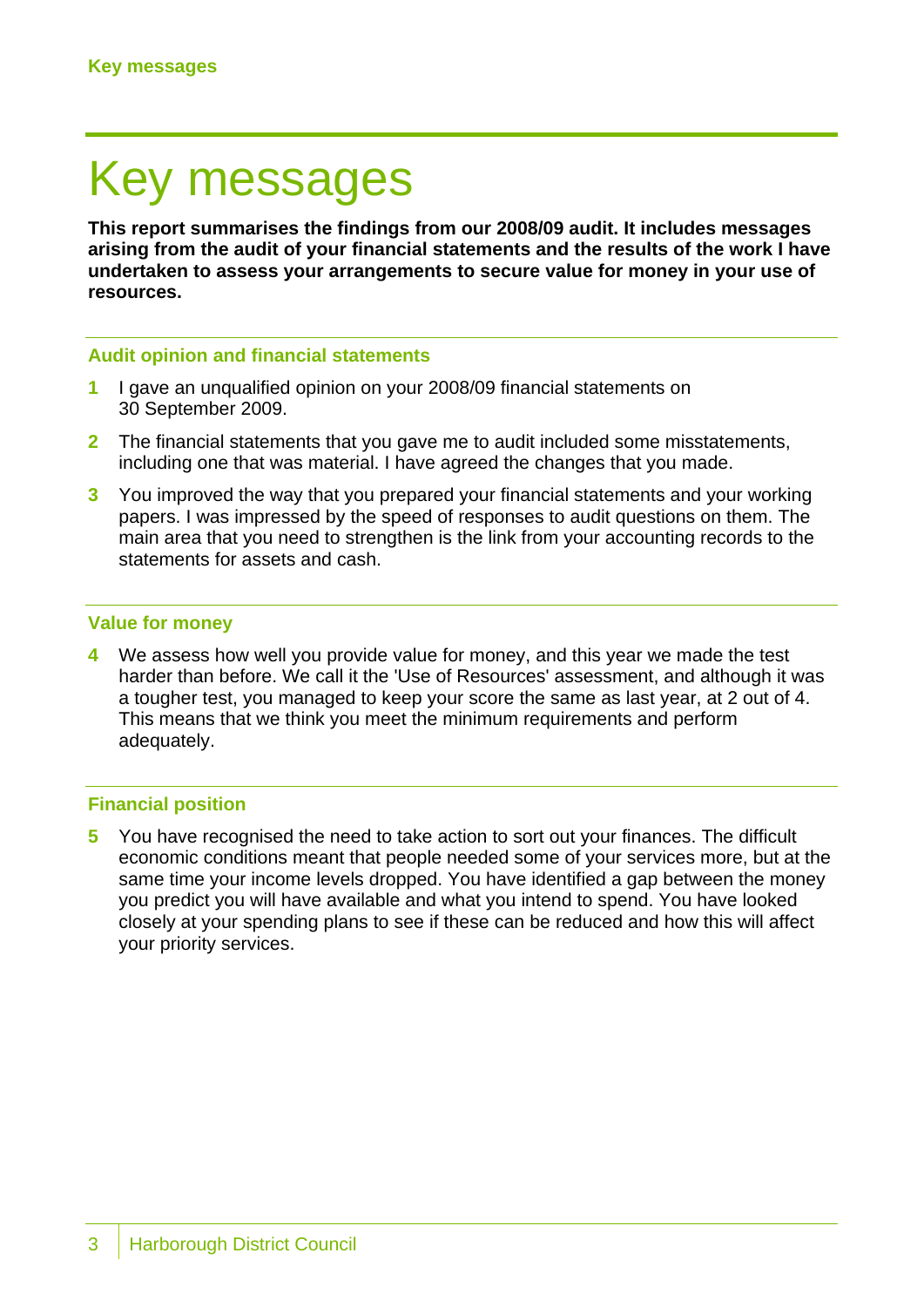### **Organisational assessment**

**6** You are performing adequately. You are making reasonable progress in tackling things that local people see as important. Crime is reducing, for example, and people are being helped to take more exercise. The amount of waste being recycled is amongst the best in the country. Affordable homes for people on low incomes to rent or buy are being built, but overall there are not enough new houses to meet the district's needs, and disabled people wait too long for their homes to be adapted. The Council's original plans couldn't all be completed when it realised that it needed to make savings of £1.2 million in this year's budget. It may not have enough staff and money in future to do all it wants, but councillors and staff are working well together to make sure spending stays on track. The Council needs better plans to make sure it has the right staff with the right skills in the long term.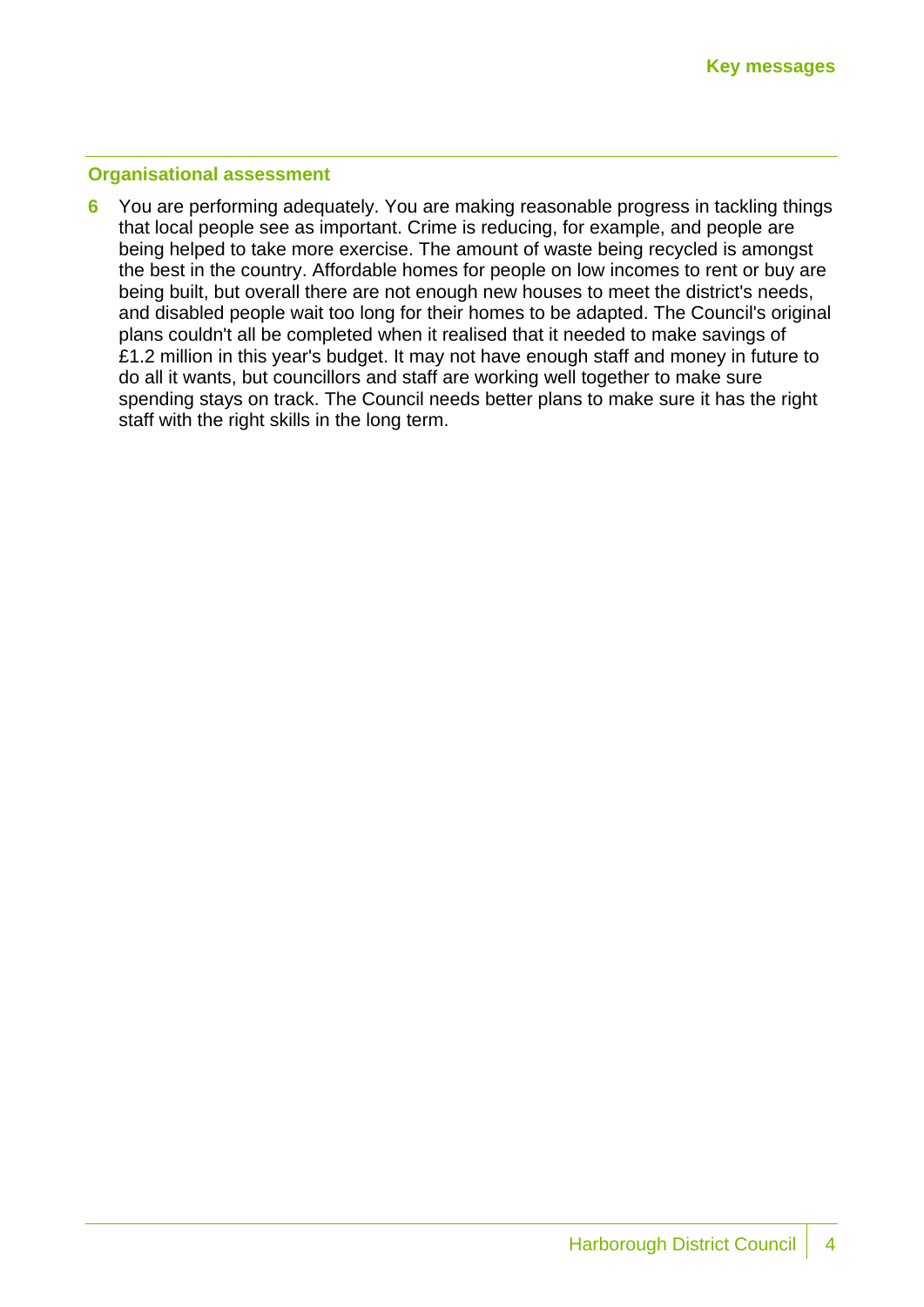# Financial statements and annual governance statement

**The Council's financial statements and annual governance statement are an important means by which the Council accounts for its stewardship of public funds.** 

### **Significant issues arising from the audit**

- **7** Your financial statements contained one material and a number of smaller misstatements which you corrected. In addition the HRA, a statutory account, had been totally omitted. Once this was drawn to the Deputy Chief Executive's attention an HRA account was provided to us. We also agreed a number of presentational amendments which we have summarised in a report to your officers.
- **8** There were also three unadjusted misstatements, as set out in the Annual Governance Report I presented to the Accounts Committee in September. The Committee agreed with your officers' proposals not to correct them, and I was satisfied that they did not have a material effect on the financial statements.
- **9** In particular I wish to draw members' attention to the Council's treatment of VAT shelter income. The view from the Audit Commission is that the income is a capital receipt and that it is incorrect to treat it as revenue. However, I do not consider the uncertainty to be material to the statement of accounts as at March 2009, but of course this is likely to change in forthcoming years.

#### **Material weaknesses in internal control**

- **10** I did not identify any significant weaknesses in your internal control arrangements.
- **11** I have not provided a comprehensive statement of all weaknesses which may exist in internal control, or all the improvements which may be made. I report only those matters which have come to my attention because of the audit procedures that we have performed.

### **Accounting Practice and financial reporting**

**12** I considered the qualitative aspects of your financial reporting and reported a number of items to you in my annual governance report, the most significant of which was that detailed in paragraph 9 above.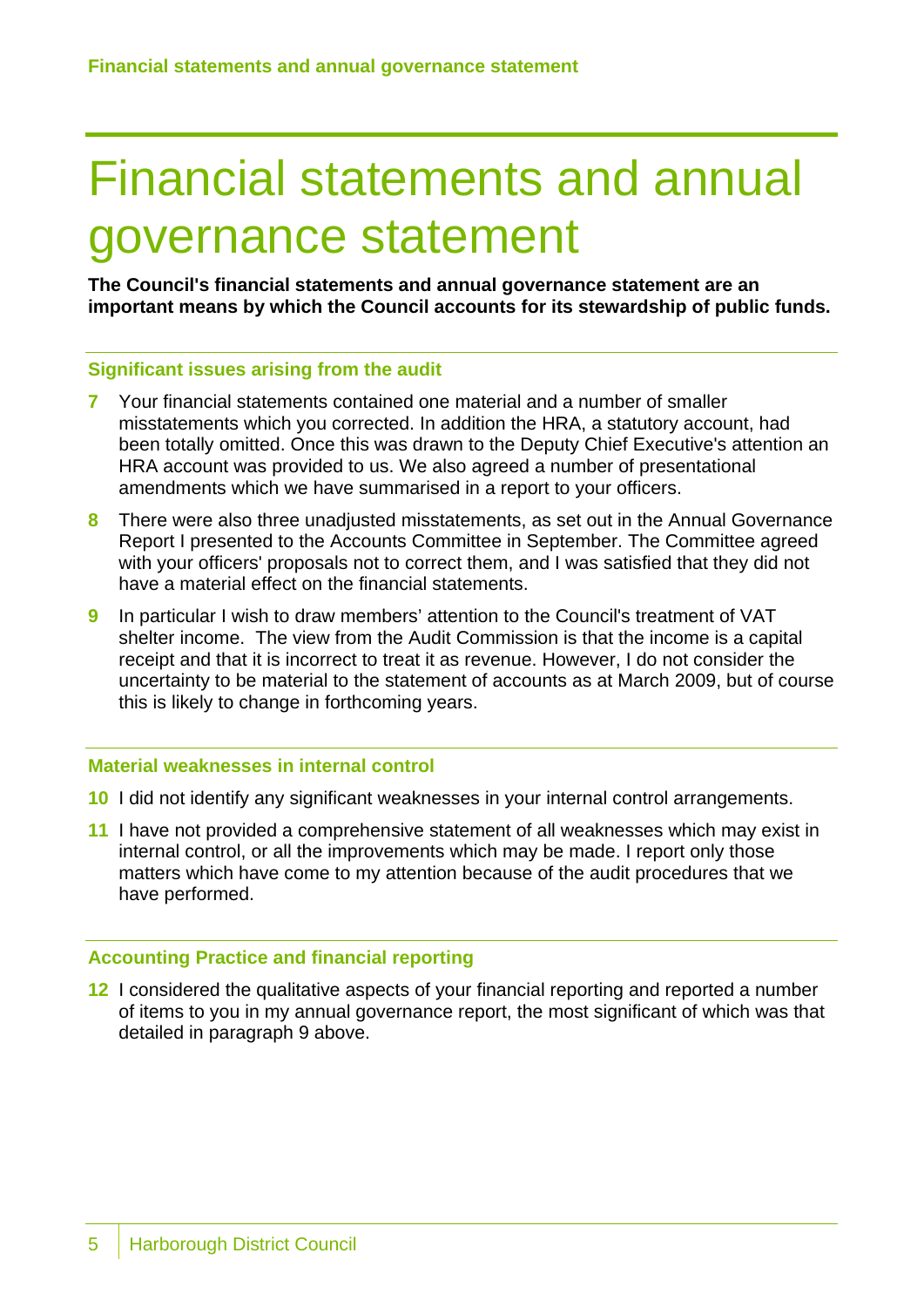- **13** Other issues included:
	- introducing a formal de-minimis level for capital expenditure. This will assist in ensuring that expenditure is correctly classified, particularly the distinction between revenue and capital expenditure; and
	- ensuring audit returns relating to related party transactions are received from all members before the accounts are compiled.

### **International Financial Reporting Standards (IFRS)**

- **14** International Financial Reporting Standards (IFRS) will apply to local government for the 2010/11 published accounts. These will include comparative figures for 2009/10. This means that the Council needs to be in a position to provide the necessary financial and operational information from 1 April 2009.
- **15** I have reviewed the Council's plans for transition to IFRS. I know that you are currently planning for the mandatory introduction of International Financial Reporting Standards but due to recent staff changes in the Finance Department this has started later than in other councils. The recently appointed Financial Services Manager is now taking this forward but there is still significant preparatory work to be done. It is likely to include a significant amount of analysis of financial and operational data, and it is vital for success that the project is owned by all departments and not seen as a finance responsibility.

#### **Recommendation**

**R1** Ensure that the necessary resources and support are made available to the Financial Services Manager to enable the successful transition to IFRS to be made.

#### **Financial position**

- **16** The last year has seen the country enter a significant economic recession. The consequence locally is an increasing demand for public services and the likelihood of reduced levels of central government funding.
- **17** Like many other Councils, you have found that your spending plans have been affected, and you have seen a reduction in income from your investments because of reduced interest rates.
- **18** You identified a shortfall in your available funds of £1.2 million and you have taken the difficult decisions necessary to close this gap, following the Business Priorities and Efficiency Review (BPER) project. However in doing this you have aimed to protect front line delivery of services and high priority services.
- **19** The impacts of the recession will continue to present you with a challenge. I will continue to monitor your response and actions in this key area, and in particular it is vital that the savings plans that you have developed are kept up-to-date and delivered in practice.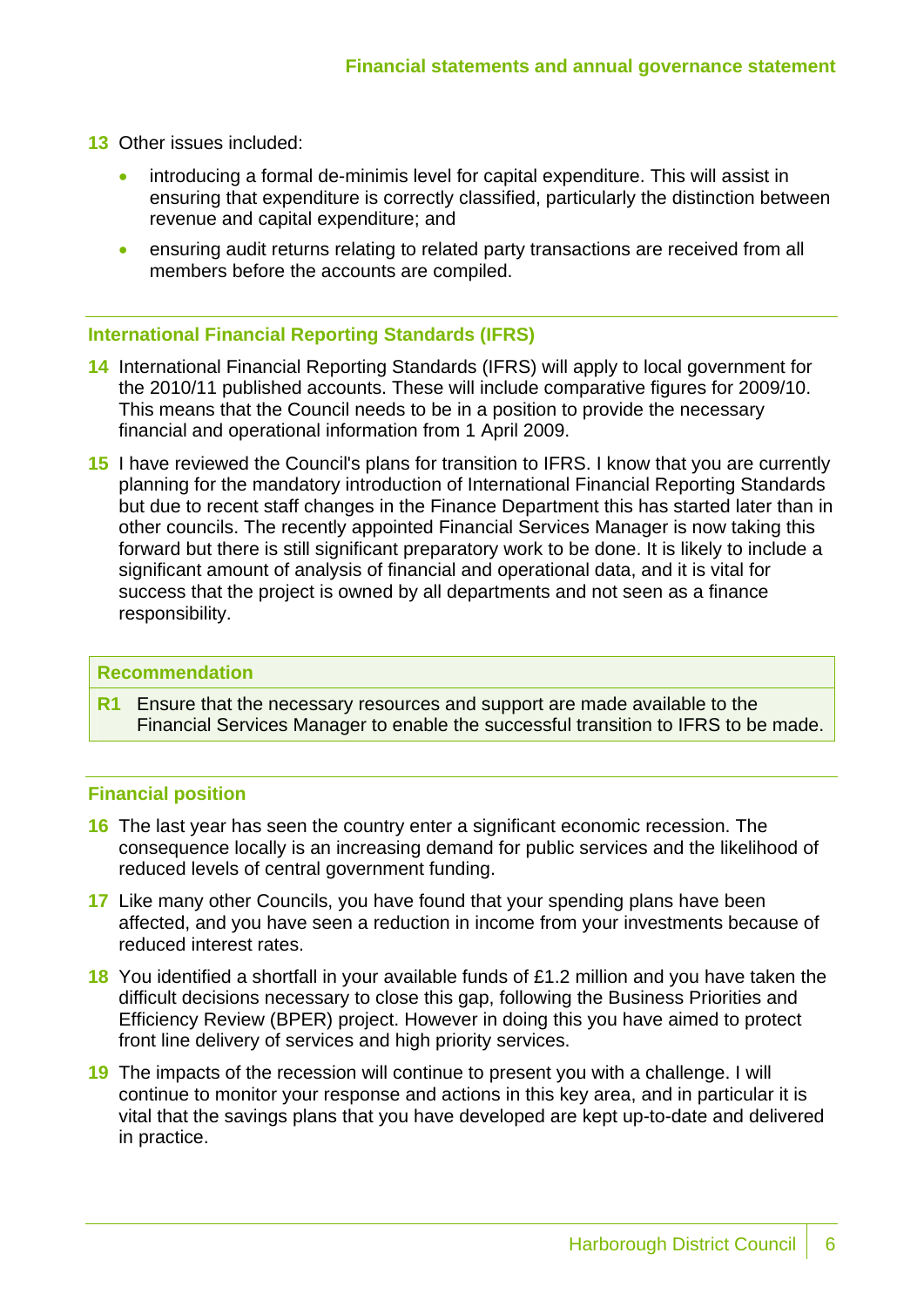# Value for money and use of resources

**I considered how well the Council is managing and using its resources to deliver value for money and better and sustainable outcomes for local people, and gave a scored use of resources judgement.** 

**I also assessed whether the Council put in place adequate corporate arrangements for securing economy, efficiency and effectiveness in its use of resources. This is known as the value for money (VFM) conclusion.** 

### **Use of resources judgements**

- **20** In forming my scored use of resources judgements, I have used the methodology set out in the use of resources framework. Judgements have been made for each key line of enquiry (KLOE) using the Audit Commission's current four point scale from 1 to 4, with 4 being the highest.
- **21** I have also taken into account, where appropriate, findings from previous use of resources assessments (updating these for any changes or improvements) and any other relevant audit work.
- **22** Your use of resources theme scores are shown in Table 1 below. The key findings and conclusions for the three themes, and the underlying KLOE, are summarised in Appendix 1.

# **Table 1 Use of resources theme scores**

| Use of resources theme    | <b>Scored judgement</b> |
|---------------------------|-------------------------|
| <b>Managing finances</b>  |                         |
| Governing the business    |                         |
| <b>Managing resources</b> |                         |

**23** Your arrangements across all areas meet minimum acceptable levels of performance, are consistent with established practice and guidance, meet statutory requirements and operate effectively. Whilst I have assessed all KLOEs as 2, there are within these some stronger aspects of performance, such as the area based initiative programme and strong linking of strategic and financial plans. There are also areas where further improvement is required. We will discuss the way forward with officers in preparation for the 2009/10 assessment.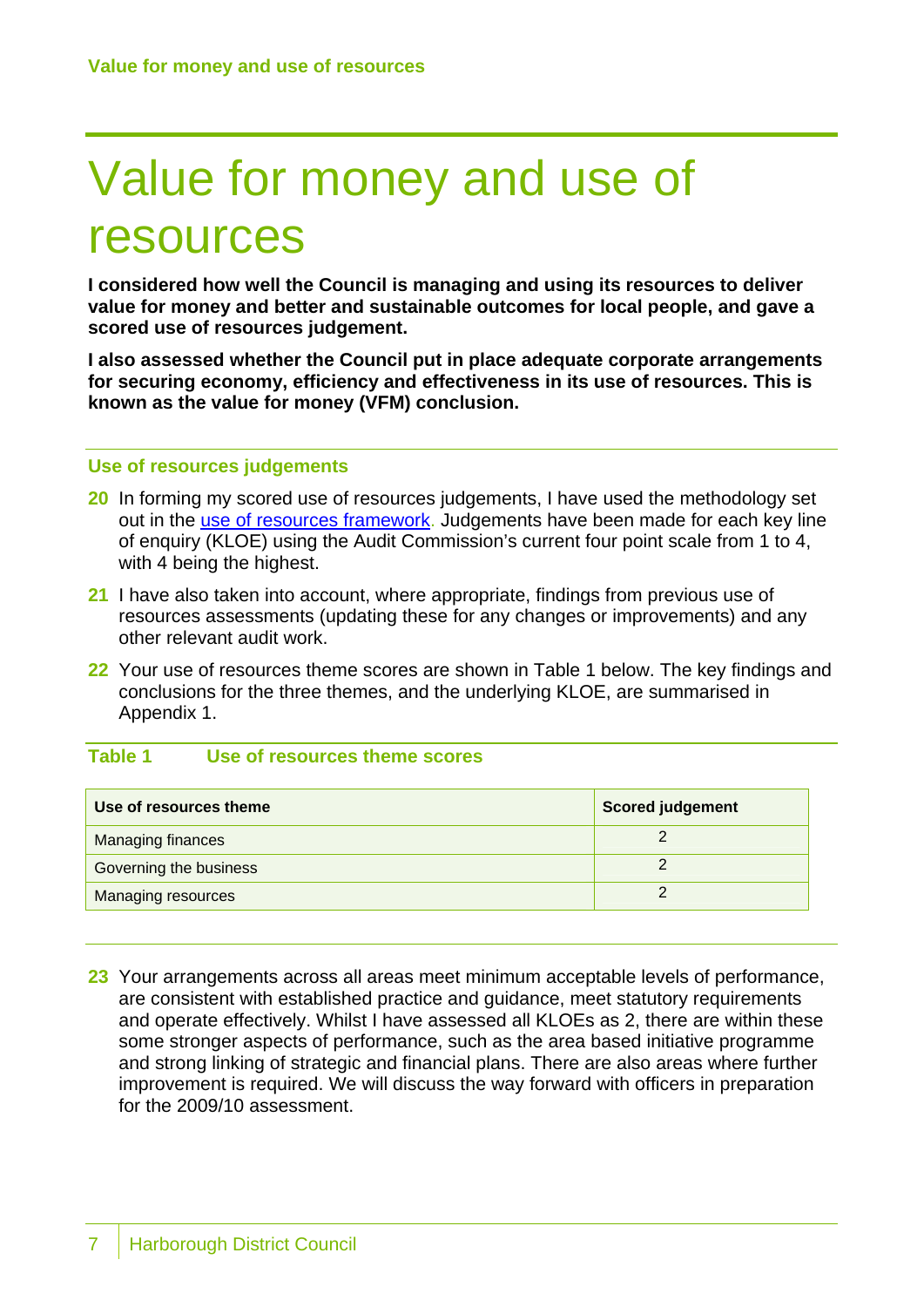### **VFM conclusion**

- **24** I assessed your arrangements to secure economy, efficiency and effectiveness in your use of resources against criteria specified by the Audit Commission. From 2008/09, the Audit Commission will specify each year, which of the use of resources KLOE are the relevant criteria for the VFM conclusion at each type of audited body. My conclusions on each of the areas are set out in Appendix 1.
- **25** I issued an unqualified conclusion stating that you had adequate arrangements to secure economy, efficiency and effectiveness in its use of resources.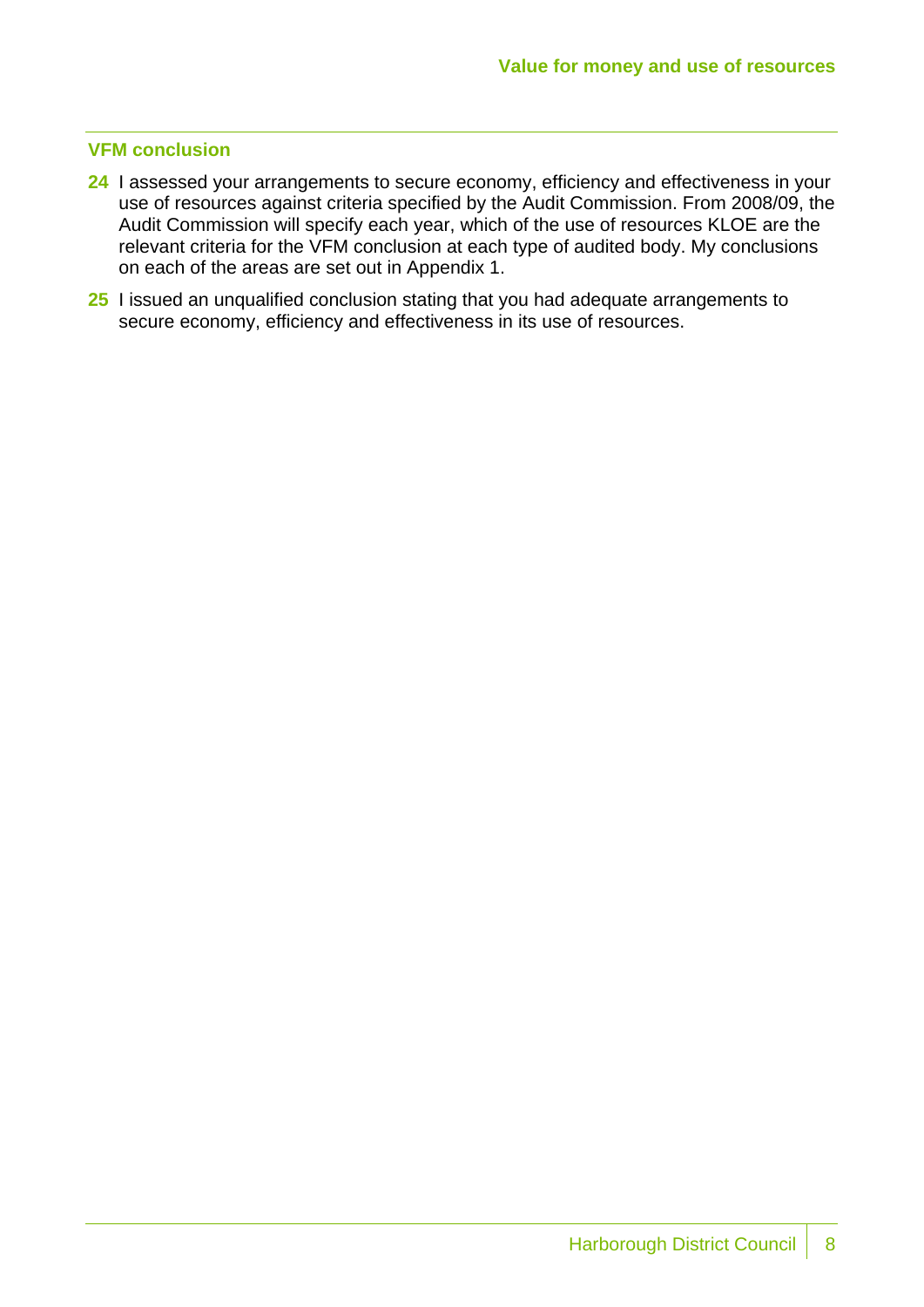# Managing performance and organisational assessment

**The Comprehensive Area Assessment Lead has used my use of resources assessment along with an assessment of how well the Council manages its performance to come to an overall assessment for the Council. This is known as the organisational assessment.** 

#### **Managing performance**

- **26** The Audit Commission assesses how well you manage and improve your services and contribute to wider community outcomes. The assessment considers how successful you are in delivering your corporate priorities. The priorities have been drawn from what matters most to local people.
- **27** You score 2 out of 4 for managing performance. You know that crime, affordable housing, and energy efficiency are important to local people and are improving these things.
- **28** Crime is low and reducing due to good work with the police and local people. People are being helped to lead healthier lives. Close work with the NHS locally means that GPs refer people to leisure centres for exercise. You have responded quickly to the recession, providing additional help for people worried about debt.
- **29** You generally work well with other public services locally and across the county. They have agreed plans based on what local people say is important and they are generally clear about who is responsible for doing what. You have meetings with local people and improve things that they are concerned about. Overall satisfaction with the Council is about average. You help some vulnerable people but aren't sure that you are reaching all the most needy. Disabled people wait too long for their homes to be adapted. You have started to look at improvements jointly with other councils but it is too early to see any results yet. You need to find out who is in most need and make sure that help reaches them quickly.
- **30** While sufficient homes for people on low incomes to rent or buy are being provided, not enough homes are being built to meet overall demand. You are good at helping people at risk of becoming homeless. A lot of household waste is recycled and this is increasing.
- **31** You have coped well with having to manage with less money. This led to redundancies and some cuts in services, leaving you unable to complete all your plans. You improved some things, like the new website, but other changes were delayed.
- **32** As you are still unlikely to have enough staff and money in the future for all your plans, you need to move more quickly to find other ways of working including shared services with other organisations.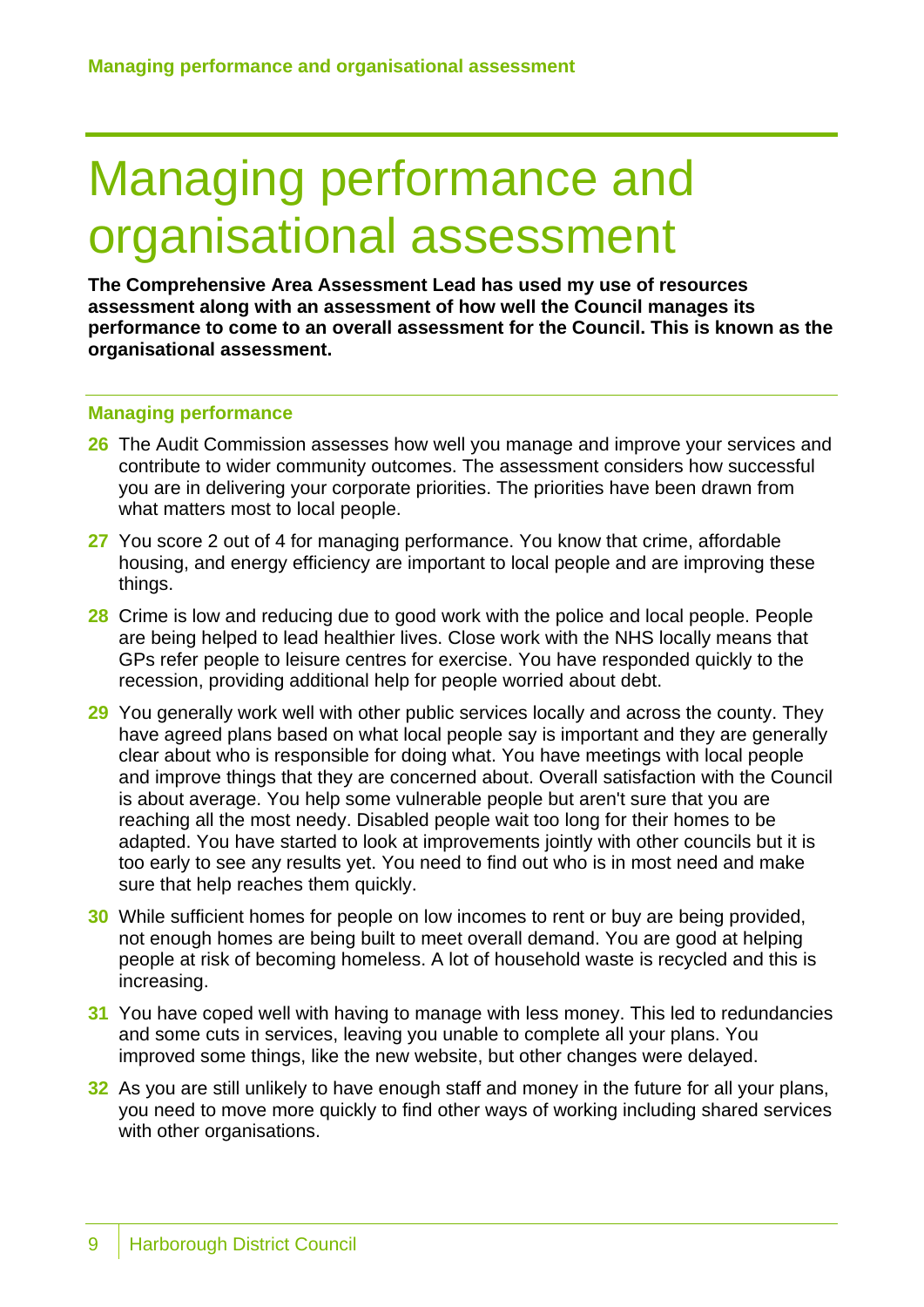### **Organisational assessment**

- **33** Use of Resources and Managing Performance assessments are combined to give an overall organisational assessment judgement for you. The Audit Commission has determined that the organisational assessment judgement for you is that you perform adequately.
- **34** Your Managing Performance and Organisational Assessment are being reported separately by the Audit Commission's Comprehensive Area Assessment Lead for Leicestershire, Mary Perry.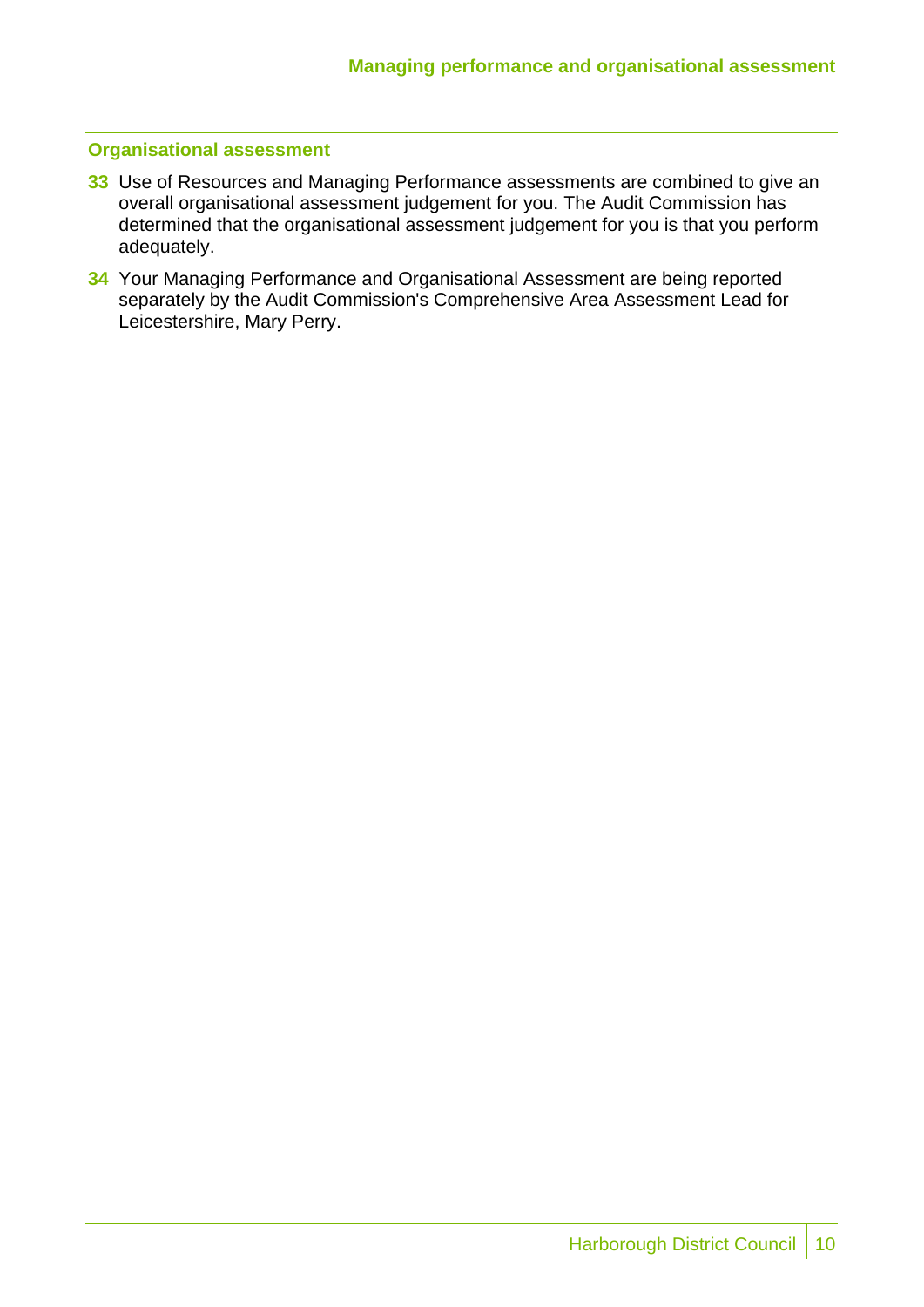# Closing remarks

- **35** I have discussed and agreed this letter with the Chief Executive and the Deputy Chief Executive Director (S151 Officer). I will present this letter to the Executive on 18 January 2010.
- **36** Further detailed findings, conclusions and recommendations in the areas covered by our audit are included in the reports issued to you during the year.

## **Table 2**

| <b>Report</b>                                | Date issued    |
|----------------------------------------------|----------------|
| Audit Plan                                   | June 2008      |
| <b>Annual Governance Report</b>              | September 2009 |
| <b>Audit Opinion</b>                         | September 2009 |
| Pre and post statements audit report (draft) | December 2009  |

**37** We agreed an additional fee to deliver the audit in addition to the fee agreed at the start of the year. as summarised below.

# **Table 3 Audit fees**

|                                                         | <b>Actual</b><br>£ | <b>Proposed</b><br>£ | <b>Variance</b><br>£ |
|---------------------------------------------------------|--------------------|----------------------|----------------------|
| Financial statements and annual<br>governance statement | 67,675             | 64,005               | $+3,670$             |
| Value for money                                         | 34,310             | 34,310               |                      |
| <b>Total audit fees</b>                                 | 101,985            | 98,315               | $+3,670$             |
| Inspection                                              | 5,972              | 5,972                |                      |
| <b>Total</b>                                            | 107,957            | 104,287              | $+3,670$             |
| <b>Certification of claims and returns</b>              | 26,258             | 28,500               | $-2,242$             |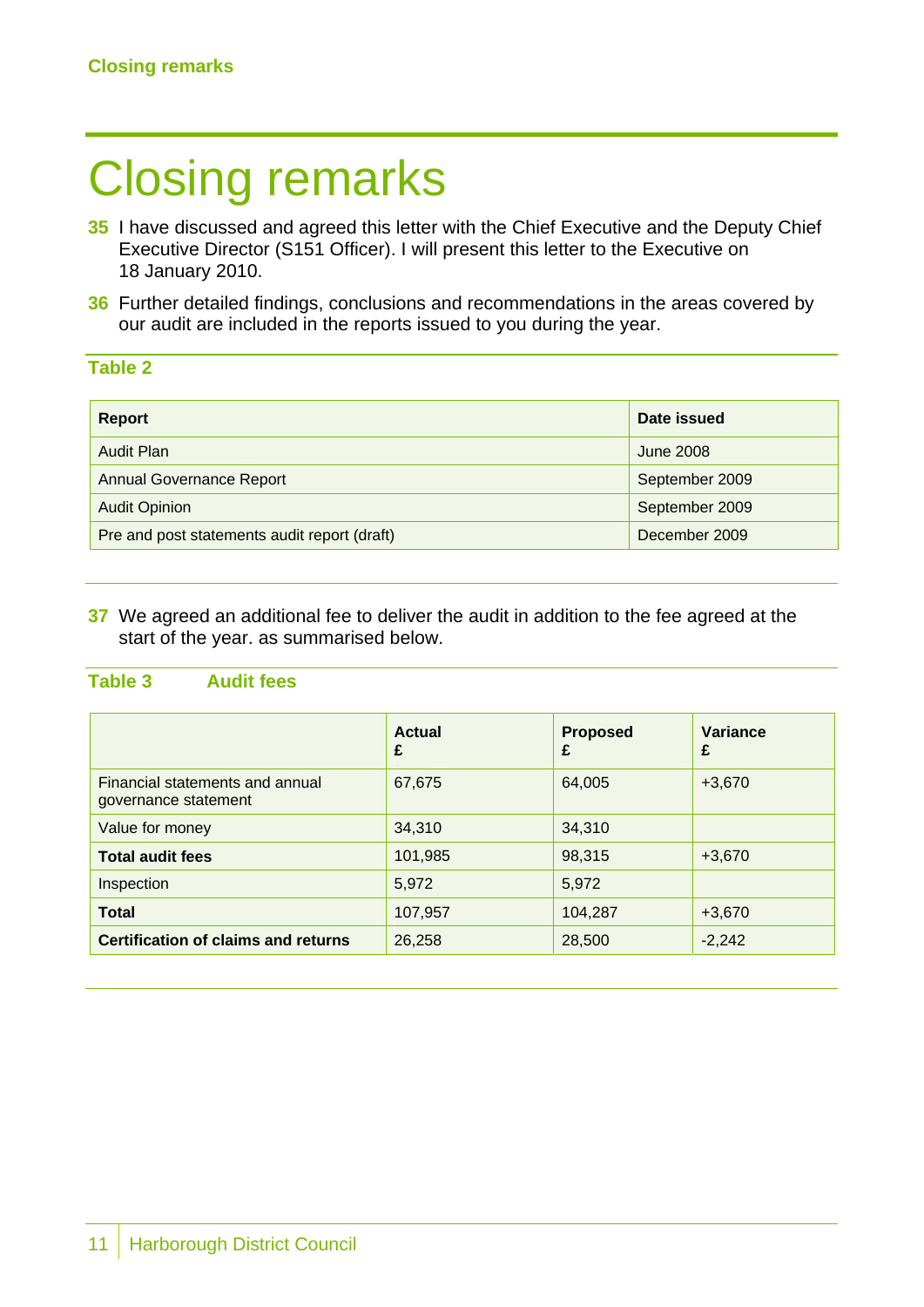- **38** The additional fee resulted from extra time we needed to spend on:
	- consideration of the accounting treatment of the VAT shelter;
	- consideration of the need for group accounts;
	- responding to queries from local government electors; and
	- the audit of the HRA (not included in our original plan).

#### **Independence**

- **39** I can confirm that the audit has been carried out in accordance with the Audit Commission's policies on integrity, objectivity and independence.
- **40** You have taken a positive and constructive approach to our audit. I wish to thank staff for their support and co-operation during the audit.

Neil Bellamy District Auditor December 2009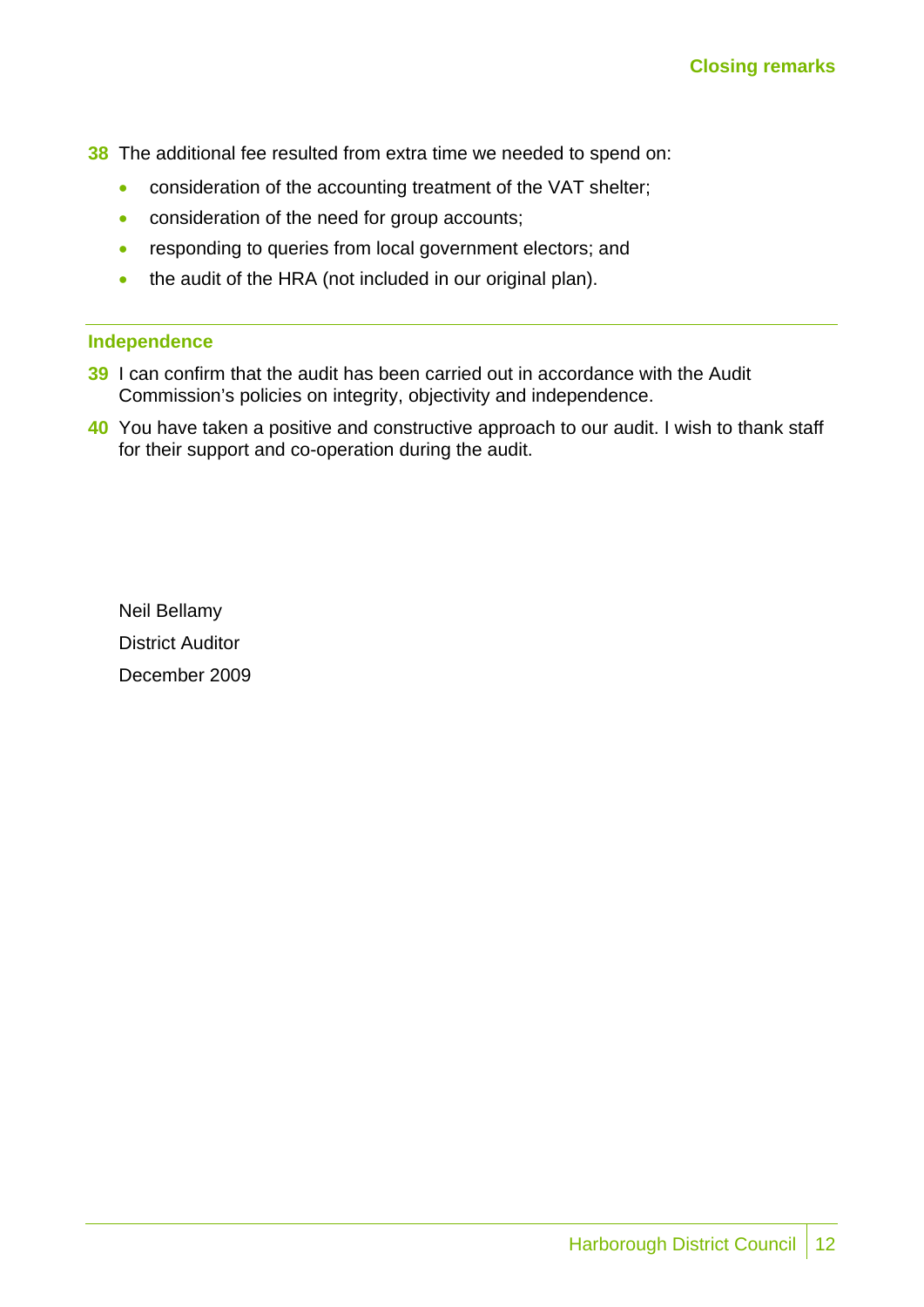# Appendix 1 – Use of resources key findings and conclusions

**41** The following tables summarise the key findings and conclusions for each of the three use of resources themes.

# **Table 1 Managing finances**

| Theme score                                                                                                                                                                                                                                                                                                                                                                                                                                                                                                                                                                                    |                                                                                                                                                               |  |
|------------------------------------------------------------------------------------------------------------------------------------------------------------------------------------------------------------------------------------------------------------------------------------------------------------------------------------------------------------------------------------------------------------------------------------------------------------------------------------------------------------------------------------------------------------------------------------------------|---------------------------------------------------------------------------------------------------------------------------------------------------------------|--|
| Key findings and conclusions                                                                                                                                                                                                                                                                                                                                                                                                                                                                                                                                                                   |                                                                                                                                                               |  |
| The Council manages its finances adequately overall. Its focus has been balancing a potential budget deficit of £1.2 million while maintaining services rather than<br>using financial management to improve services. The MTFP reflects the strategic objectives and priorities over the next three years. There is little direct<br>involvement of the public in financial planning or what public financial reports should contain. Variations in financial performance are identified promptly and<br>corrective action taken. Debt collection and recovery could be strengthened further. |                                                                                                                                                               |  |
| The Council has a sound understanding of costs overall and has a strong culture of managing tight budgets and keeping costs low and as a result there has been<br>less of a focus on improving performance. VFM is adequate. The Council has achieved efficiency savings.                                                                                                                                                                                                                                                                                                                      |                                                                                                                                                               |  |
| annual audit letter on its website and the annual accounts will be published by 30 September 2009.                                                                                                                                                                                                                                                                                                                                                                                                                                                                                             | The Council's draft accounts did not fully comply with statutory requirements as the HRA was omitted. The Council has published its 2008/09 annual report and |  |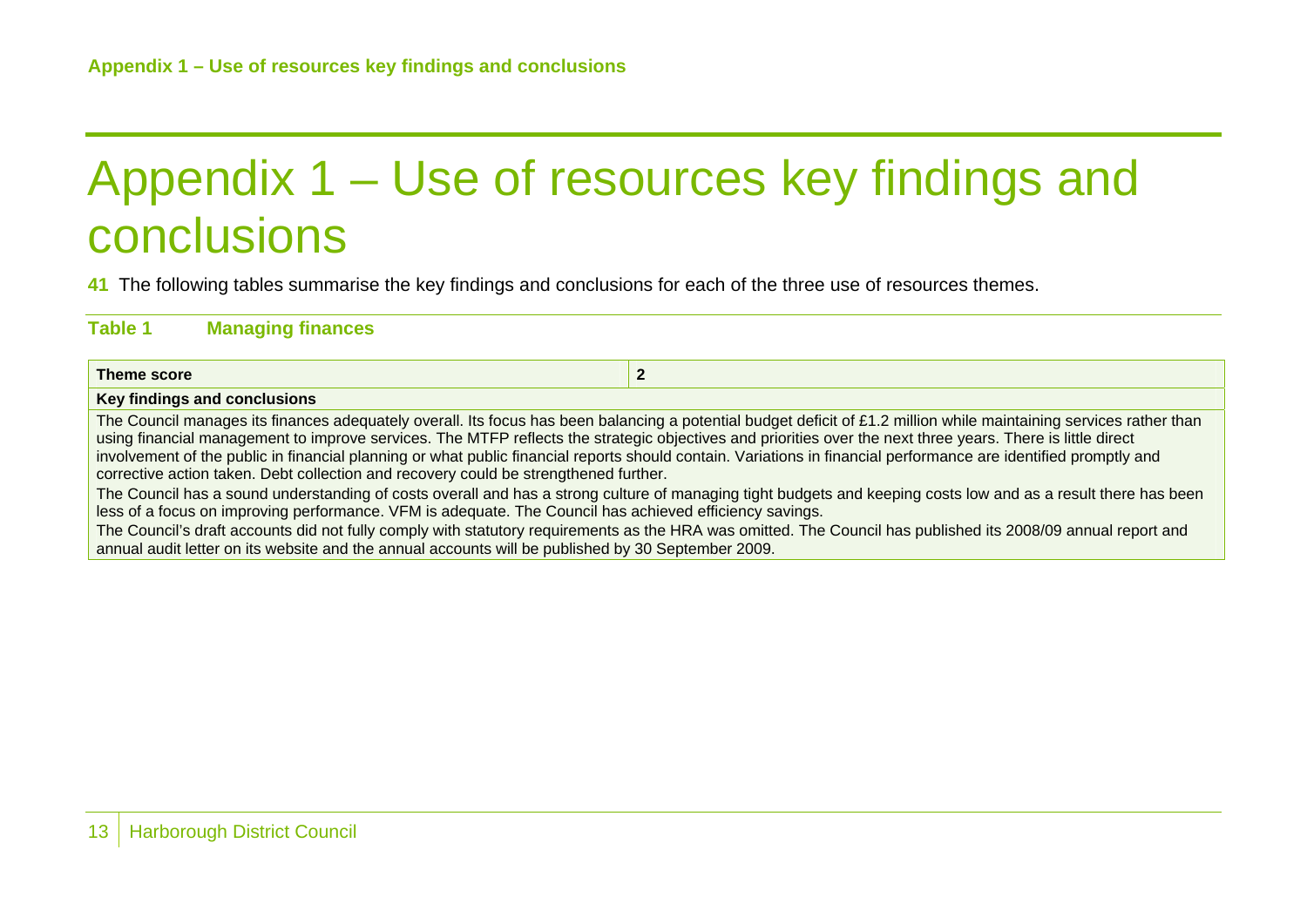| KLOE 1.1 (financial planning) |     |
|-------------------------------|-----|
| <b>Score</b>                  |     |
| VFM criterion met             | Yes |
|                               |     |

Integrated Financial Planning

The Council integrates its financial and corporate planning processes adequately and the 2009/10 approved budget flows from the approved 2009/10 MTFP and asset management plan. Managers contribute to the planning process and have a satisfactory understanding of their roles and responsibilities. The Council sets a comprehensive and balanced budget based on realistic assumptions. In 2008/09 a £1.2 million deficit was identified and the Council has taken difficult decisions to eliminate this deficit. An adequate treasury management strategy is in place for 2008/09 which fulfils the CIPFA code of practice and prudential code. The Council set a soundly based policy on the level of reserves and balances, but it has breached this in 2008/09 and continues to do so into 2009/10. The risks associated with this have been considered by members and the breach will be remedied once the transfer from the HRA is finalised. The Council approves the annual budget on a timely basis.

Medium to long term financial planning

Previous delays in the production of the MTFP have been resolved and it reflects the strategic objectives and priorities for the year, and over the next three years. It states the assumptions upon which the plan is based and takes account of both local and national priorities but there is little evidence of modelling or scenario planning. Members have been heavily engaged in the MTFP approval and planning process. Although the MTFP outlines the Council's new priorities, it is too early to assess whether improved outcomes in terms of changing priorities will result.

Engages with stakeholders

The Council has acknowledged the importance of stakeholder involvement in service planning and delivery. Communication with stakeholders takes place via parish meetings and state of the district debates but there is little direct involvement of the wider community in financial planning. There is no evidence of participatory budgeting where local communities are empowered to make spending decisions. The Council has adequate arrangements in place to make equalities impact assessments on all new projects and policies. The MTFP was not subject to an overall EIA, however the policies held within it will have been.

#### Managing spending

The Council has an adequate record of managing its spending with a history of setting realistic budgets and being transparent in the budget setting process. Budget monitoring in 2008/09 effectively identified a shortfall in the short and medium term and a special report was issued to the Council to address this in November 2008. Action has been taken to reduce the cost pressures in the short term. The financial standing at the authority is under pressure; and the Council is taking steps to address this. However, debt collection and recovery could be strengthened with £2.7 million (£843k over a year old) outstanding in March 2009 and £350K of old debt written off.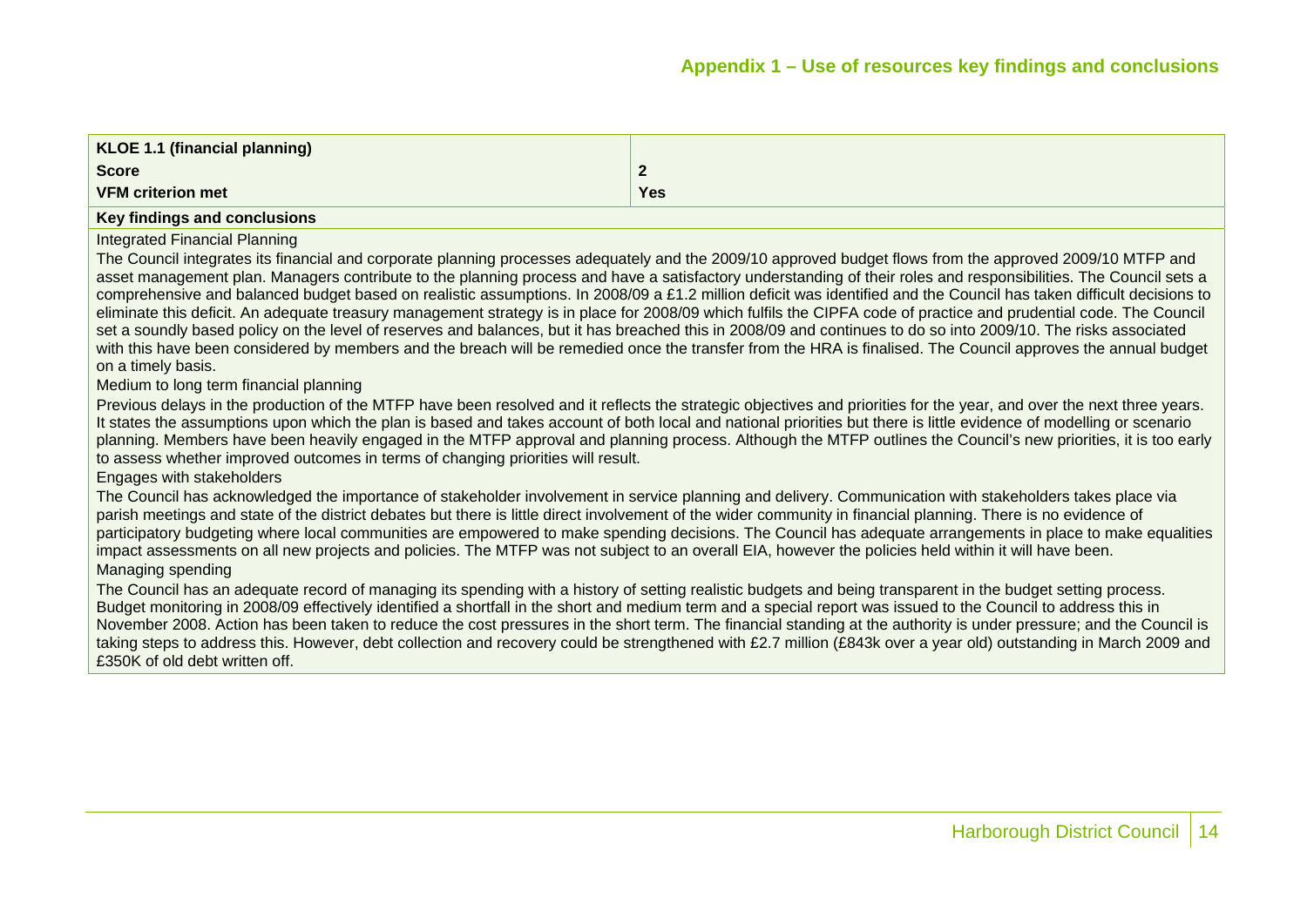Financial governance and leadership

Councillors and the corporate management team exercise collective and individual responsibility for financial matters. Councillors communicate with heads of service for their portfolio areas regularly and here is a history of sound financial governance with appropriate training and delegation to staff. Audit committee responsibilities are undertaken by a scrutiny panel but this does not fully comply with the CIPFA good practice code. Councillor involvement in the MTFP provides an example of member challenge of the effectiveness of the plan. However, given the delays involved and the lack of evidence, as yet, of improved outcomes from this, it is too early to judge the effectiveness of this.

Areas for improvement

- •Ensure that the MTFP is updated on a regular basis, and consider the use of modelling or scenario planning in this.
- •Involve the wider community in financial planning, including the use of participatory budgeting.
- •Review the level of outstanding debt and the arrangements in place to identify and recover this.

| KLOE 1.2 (understanding costs and achieving efficiencies) |              |
|-----------------------------------------------------------|--------------|
| Score                                                     | $\mathbf{2}$ |
| <b>VFM criterion met</b>                                  | Yes          |
| Key findings and conclusions                              |              |

Understanding costs

The Council has a sound understanding of its costs overall. This year its focus has been on finding ways to meet the potential overall budget shortfall of over £1 million through the Business Priorities and Efficiency Review (BPER) project. This has led to staffing cuts and consequently some service reductions. It has protected front line delivery of services and high priority services. However systematic analysis of costs across the council over time is not in place and there is limited understanding of the resources available to significant partnerships.

Decision-making

In taking decisions, the Council considers social impact. For example it decided to retain community safety posts while reducing staffing in arts and culture. The Council rejected an option to increase car parking charges in the towns to increase income as it is committed to supporting economic activity in the towns. It has also reduced hours in some service points but only where there has been a reduced use by the public. The Council uses unit costs and transaction costs to inform its major outsourcing projects which include housing, leisure and street scene. The Council's capital programme supports corporate priorities and new projects are assessed using a scoring system which reflects this. However delivery of projects is slow. It has delivered 69 per cent of its programme by expenditure in 2008/09 with the main reasons for non delivery being delays in securing match funding or decisions to widen the scope of the scheme and seek additional funding, for example Station Road Car park, Lutterworth. Others are due to awaiting planning approval, tenders and where work has started but not yet finished. Most funding is being carried forward so that the schemes will be delivered although later than planned.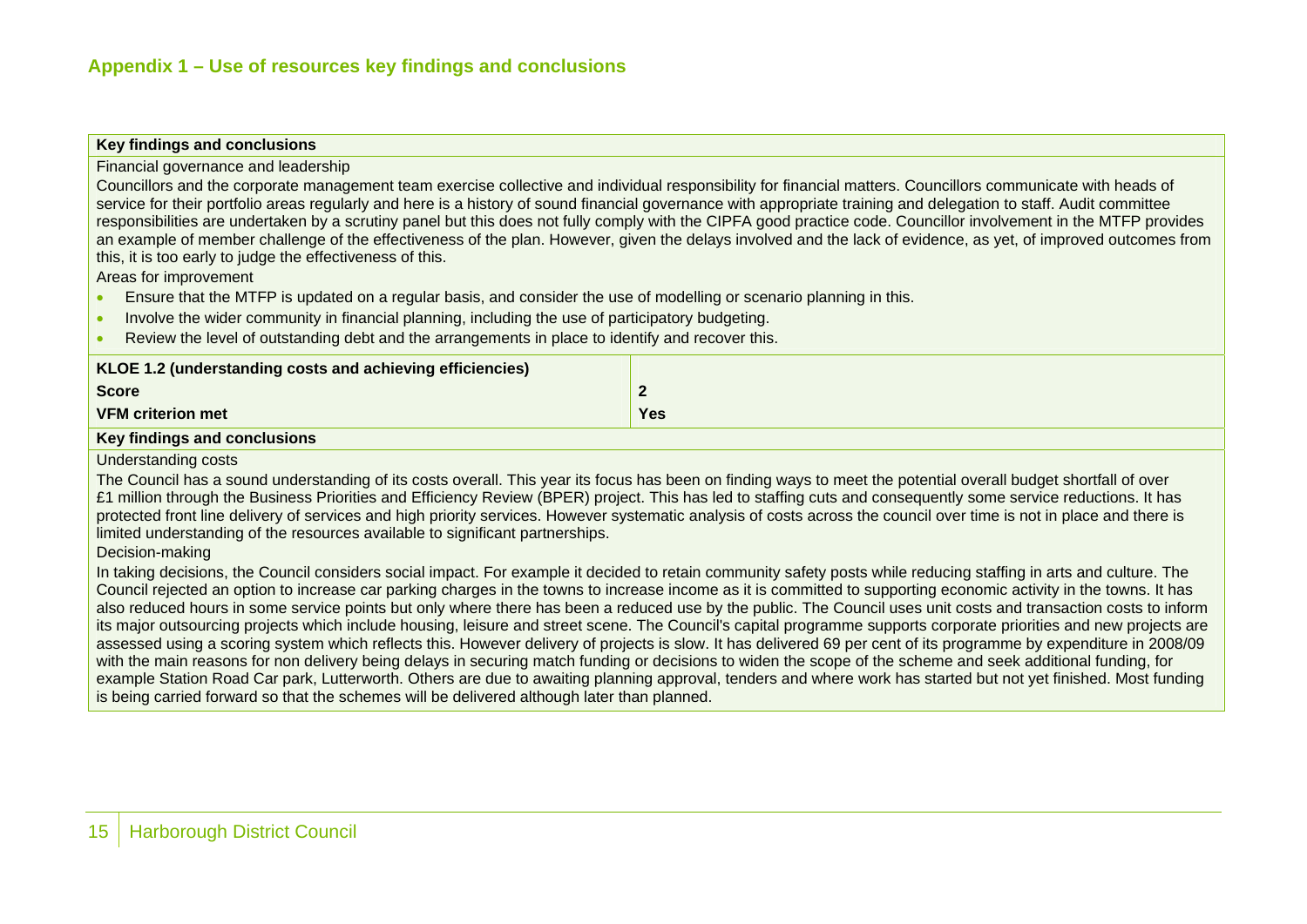#### Making efficiencies

There are examples of benchmarking in the Council. As part of the efficiencies project, the development control team proposed the introduction of fees for some work where these were not being charged in Harborough but were in other councils. Staff made several proposals for efficiency savings and were delegated responsibility to implement them. Costs are closely monitored and understood by councillors and officers. The Council has a strong culture of managing tight budgets and keeping costs low but there has not been such a focus on improving performance. Value for money is adequate. The Council's spending profile is similar to last year when it was judged to be a low spender with below average overall performance. 2008/09 performance is variable, achieving 82 per cent of local performance targets but only 59 per cent of its priority actions being delivered compared with 95 per cent last year. The Council has achieved efficiency savings of £363,000 in 2008/09 continuing its sound record of previous years. It is considering shared services with other councils to reduce costs further, such as the payroll administration.

Areas for improvement

- •Obtain an understanding of the costs of council services over time and update this on a regular basis to assist in performance management.
- •Review the level of resources available to significant partnerships and the impact of changes in these on the Council's high priority services.

| KLOE 1.3 (financial reporting) |     |
|--------------------------------|-----|
| <b>Score</b>                   | 2   |
| <b>VFM criterion met</b>       | Yes |
| Key findings and conclusions   |     |

Financial monitoring and forecasting

Financial monitoring and forecasting is adequate and budget monitoring and forecasting information is reliable, relevant and understandable. The Council identifies variations in performance promptly and corrective action is taken. For example, £1.2 million deficit identified in 2008/09 led to special meeting of the executive and a recruitment and uncommitted expenditure freeze. However, this was reactive rather than proactive. It is not clear how the Council reviews the financial performance of its significant partnerships. The Council's internal audit provides assurance that coverage of key financial systems (including budgetary control) is adequate. The Council has complied with the required deadlines for the accounts closure in 2008/09. There are no significant variations between in-year financial monitoring and forecasting information and that reported to external stakeholders at year end, but there is no evidence that forecast information is subject to risk and sensitivity analysis. The Council has not adjusted its budget and reporting cycle to respond to developments eg faster close down or better performance outcomes.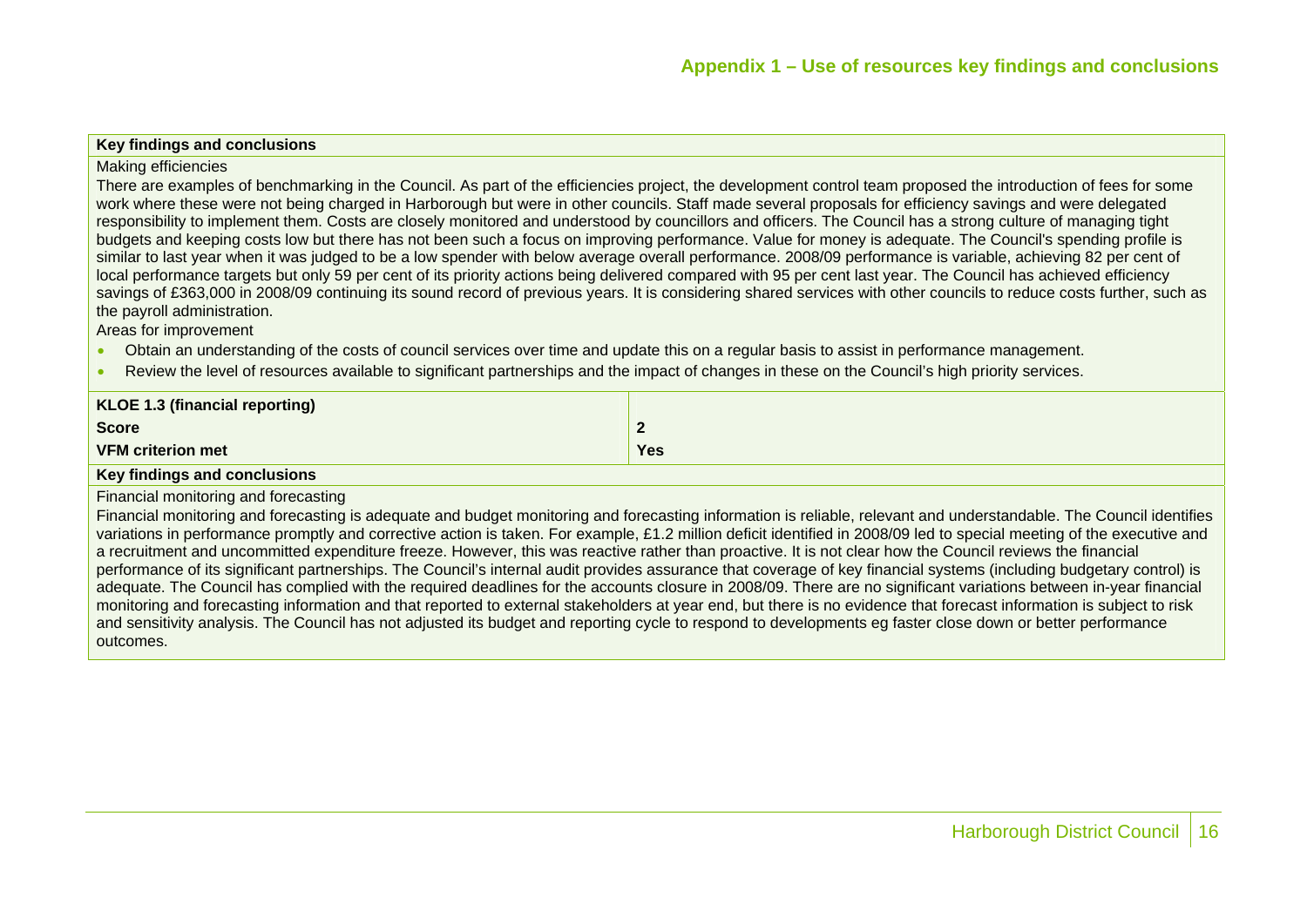Using fit for purpose financial reports to monitor performance and support strategic decision making

The Council regularly reviews financial performance alongside performance information. Cabinet and committee reports include financial and non financial information with a written commentary that explains the underlying position. Councillors receive quarterly summarised information linked to strategic objectives that is relevant and of appropriate quality to meet their needs. Budget monitoring is regular and the Council has taken action in 2008/09 to reduce overspends. This has involved staff redundancies and a freeze on recruitment resulting in the use of interim staff where employees have left key positions. Any impact on service delivery is not yet clear. Budget holders have access to monitoring and forecasting information via the TEN system, which allows them to monitor their budgets freely, but profiled financial monitoring reports are not provided to budget holders and although flexible reporting tools are available via the e-financials system these are only available on request from the systems administrator and not used frequently.

#### Preparation of accounts

The 2008/09 accounts were approved on time and it is intended that the accounts will be published by 30 September 2009. The draft accounts did not fully comply with all statutory requirements as the HRA was omitted and they contained a number of non trivial errors. Sufficient working papers and audit support were provided, apart from evidence to support significant year on year variations which was only available on request. There have been changes in key accountancy staff during 2008/09 and the authority faced capacity issues during the closedown period making it more difficult to identify and address key changes to statutory requirements and accounting standards.

#### Publishing reports

The 2008/09 annual report and latest annual audit letter are available to the public via the Council's website. The Council understands that residents have different needs and its reports are available in different formats (eg other languages, on CD, larger font) on request. It has not consulted with residents about the format or content of the report which takes the same format as the previous year. External reporting on the whole is timely but does not include detailed environmental and social information or an analysis of the Council's environmental footprint in 2008/09.

Areas for improvement

- •Use risk and sensitivity analysis when producing financial monitoring and forecast information.
- •Provide profiled financial monitoring reports to budget holders.
- •Raise awareness of the availability of the flexible reporting tools to budget holders and increase take up.
- •Consult with residents and businesses on the format of the annual report.
- •Include detailed environmental and social information and analysis of the Council's environmental footprint in the annual report.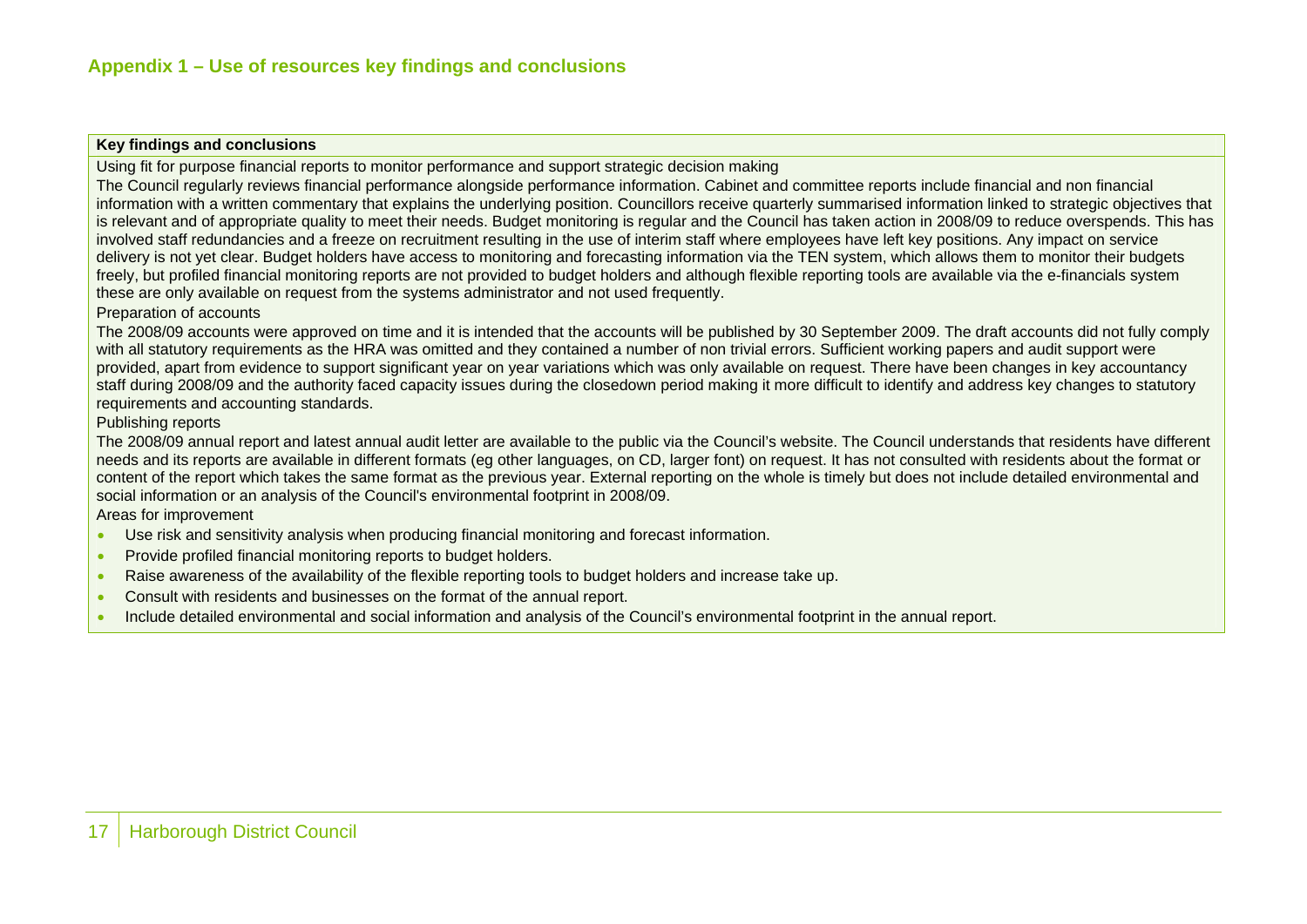# **Table 2 Governing the business**

| Theme score                                                                                                                                                                                                                                                                                                                                                                                                                                                                                                                                                                                                                                                                                                                                                                                                                                                                                                                                                                                                                                                                                                                                                                                                                                                            | $\overline{2}$ |  |
|------------------------------------------------------------------------------------------------------------------------------------------------------------------------------------------------------------------------------------------------------------------------------------------------------------------------------------------------------------------------------------------------------------------------------------------------------------------------------------------------------------------------------------------------------------------------------------------------------------------------------------------------------------------------------------------------------------------------------------------------------------------------------------------------------------------------------------------------------------------------------------------------------------------------------------------------------------------------------------------------------------------------------------------------------------------------------------------------------------------------------------------------------------------------------------------------------------------------------------------------------------------------|----------------|--|
| Key findings and conclusions                                                                                                                                                                                                                                                                                                                                                                                                                                                                                                                                                                                                                                                                                                                                                                                                                                                                                                                                                                                                                                                                                                                                                                                                                                           |                |  |
| The principles of good governance are in place with constructive working relationships between councillors and officers but governance arrangements in the<br>Council's key partnerships are not fully developed. Commissioned services and service reviews have led to efficiencies. Data quality is adequate with plans for<br>improvements. Data sharing with countywide partners to monitor delivery of the countywide SCS is good but underdeveloped in local partnerships. Business<br>continuity plans are adequate but not all data is subject to consistent risk management arrangements. The Council's arrangements for risk management and<br>internal control are adequate. The Council identifies and mitigates against its own risks and has sound counter fraud and corruption arrangements, but these<br>arrangements do not extend into significant partnerships. The Council does not have a specific audit committee, delegating those duties to a scrutiny panel, but<br>this does not fulfil the range of requirements of an audit committee such as overseeing management action in response to issues raised by external audit or<br>gathering assurance of risk of the viability of partners and contractors in its business continuity plans. |                |  |
| KLOE 2.1 (commissioning and procurement)                                                                                                                                                                                                                                                                                                                                                                                                                                                                                                                                                                                                                                                                                                                                                                                                                                                                                                                                                                                                                                                                                                                                                                                                                               |                |  |
| <b>Score</b>                                                                                                                                                                                                                                                                                                                                                                                                                                                                                                                                                                                                                                                                                                                                                                                                                                                                                                                                                                                                                                                                                                                                                                                                                                                           | 2              |  |
| <b>VFM criterion met</b>                                                                                                                                                                                                                                                                                                                                                                                                                                                                                                                                                                                                                                                                                                                                                                                                                                                                                                                                                                                                                                                                                                                                                                                                                                               | <b>Yes</b>     |  |
| Key findings and conclusions                                                                                                                                                                                                                                                                                                                                                                                                                                                                                                                                                                                                                                                                                                                                                                                                                                                                                                                                                                                                                                                                                                                                                                                                                                           |                |  |
| Clear vision of expected outcomes<br>The Council's long term vision for the area is set out in the sustainable community strategy (SCS) which has recently been revised to reflect the countywide SCS.<br>These are based on shared needs analyses and consultation with the public but it is unclear from the Harborough SCS how these shared outcomes are to be<br>commissioned and delivered. For example, there is no action plan outlining who is taking responsibility for the supporting priorities, how they will be delivered and<br>by when. One priority neighbourhood, Welland Ward, has been identified so that services can focus on the most vulnerable. The Council has set out how its<br>priorities and actions contribute towards the SCS outcomes and LAA targets.<br>Extensive involvement in commissioning<br>The Council consults with stakeholders and service users, including the most disadvantaged, increasingly about priorities and service design, but not                                                                                                                                                                                                                                                                              |                |  |
| systematically in the full commissioning cycle. Consultation with children informed the design of improved play facilities at Welland Park and Ashley Way.<br>Consultation with the Gypsy and Traveller community identified and overcame barriers in children accessing schools and pre-school activities, leading to improved<br>attendance and punctuality and greater communication between schools and parents.                                                                                                                                                                                                                                                                                                                                                                                                                                                                                                                                                                                                                                                                                                                                                                                                                                                   |                |  |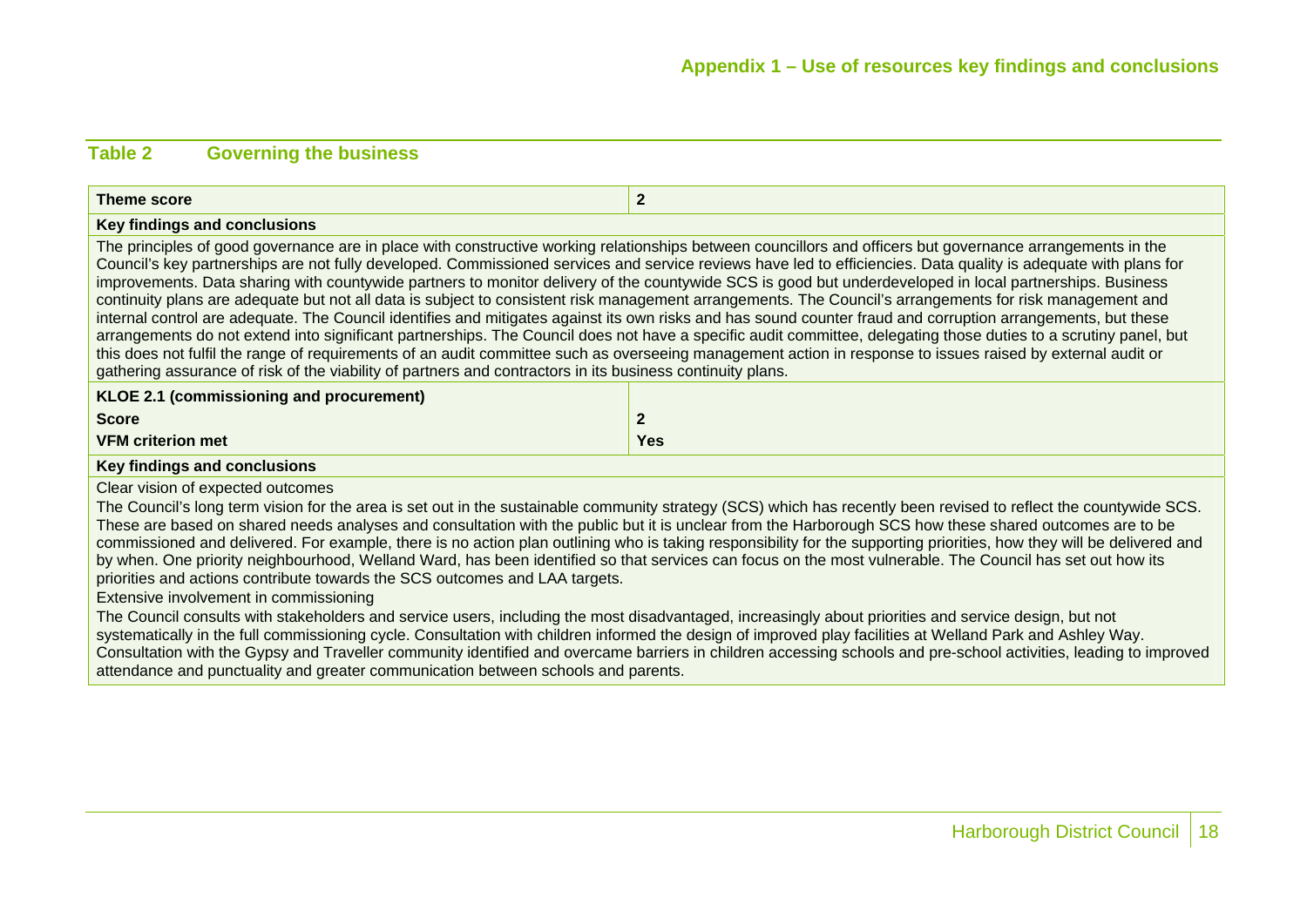Improvement through service redesign

The Council is improving access to services. It has launched a more interactive website enabling applications and bills payments to be made online, however difficulties with voice recognition software have delayed the availability of 24 hour telephone payments. The Council is in discussions with the County Council about possible shared premises in the area that would include relocating out of the current town centre offices and providing a new location for the library, museum and a town centre customer service point.

Understanding the supply market

The Council commissions services in a variety of ways. Its waste and streetscene contracts are with private suppliers while leisure facilities are provided through a trust. The Council's large scale procurement, such as insurance, is through the Welland partnership which leads to savings. The Council is introducing an e-procurement module for staff to use for smaller contracts which will be populated with local suppliers to support the local economy but it is not yet in place. The Council has increased some grants to the voluntary sector, including those to meet increased costs at the Lutterworth one-stop shop and to South Leicestershire CAB in recognition that the economic downturn is likely to affect vulnerable people most. This meant that SLCAB helped people to claim nearly £200,000 in state benefits to which they were entitled and assisted people with debts of over £2.6 million. The procurement policy is on the Council website as an aid to contractors. Evaluation of procurement options

The Council has an open approach to procurement using different methods as noted above. The leisure trust is significantly reducing costs and enabling funds to be re-invested into the services. The Council incorporates full life costing into procurement decisions, such as the leisure contract which includes full maintenance of facilities and the new Streetscene contract from April 2009.

Service competitiveness and value for money

The Council's programme of service reviews has been superseded by the BPER but during 2008 it reviewed two services; overpayments in revenues and benefits and corporate administration. It has significantly increased the rate of recovery of overpayments in 2008/09 and made savings of £79,000 through increased use of ICT which have been re-invested in priority areas.

Areas for improvement

- •Clarify how shared outcomes in the Harborough SCS are to be commissioned and delivered.
- •Expedite the implementation of the e-procurement module for smaller contracts.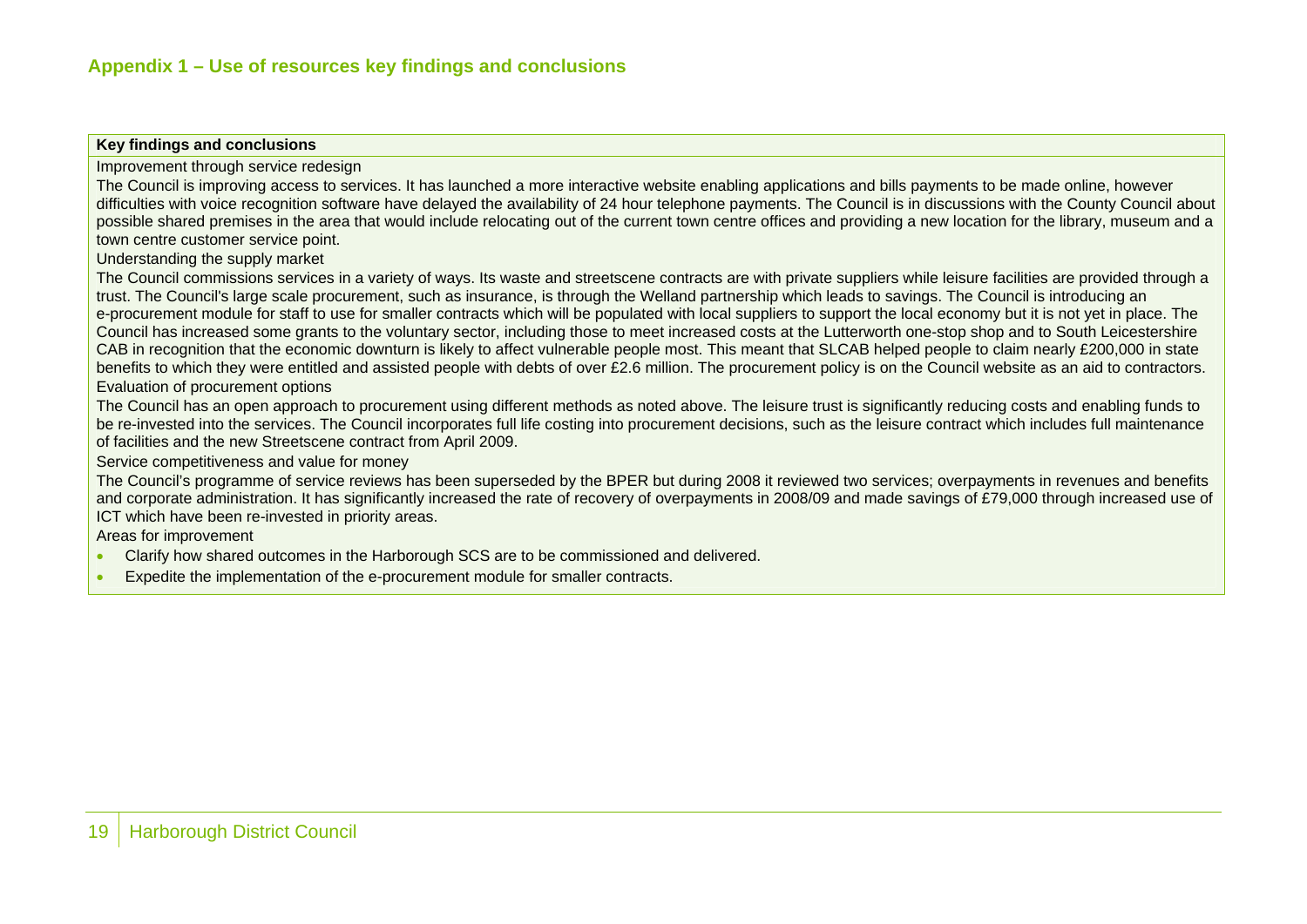| KLOE 2.2 (data quality and use of information) |     |
|------------------------------------------------|-----|
| <b>Score</b>                                   |     |
| <b>VFM criterion met</b>                       | Yes |
|                                                |     |

Produces relevant and reliable data and works with partners to secure data quality

The commitment to data quality (DQ) is demonstrated through an agreed strategy and reference in the Council's business plan. While there are no specific DQ targets in the business plan the Council is developing a DQ action plan through a series of workshops in June, July and September 2009 and portfolio plans and team plans include a requirement to implement their part of DQ action plan. Roles and responsibilities in relation to DQ are generally understood but one or two exceptions are not consistently and formally documented in job descriptions or standards for staff. The DQ Strategy is the main policy document covering all areas of the Council and there are robust and accessible procedures set out for the main Performance Management System. However spot checks in 2007/08 and 2008/09 showed that while the data quality was adequate there is no central test checking in the Council. In order to deliver the LAA targets, the Council has integrated its electronic data system with other councils including the County Council so that timely and accurate tracking of countywide and local targets can take place. While there are protocols for data sharing with the partners in the countywide strategic partnership, there are none for the local Harborough partnerships and contractors.

#### Provides information to support decision making

The Council produces information to support decision making. The TEN system is used to provide standard reports on PI data, status of service plan actions and equality impact assessments. Managers can request tailored reports from the system administrator and have some ability to manipulate data in provided spreadsheets. Performance information is used to report corporate progress on performance and monitor service delivery. The focus is on the indicators agreed in the Business Plan. Performance reports are not routinely copied to teams but they do use discrete extracted performance information to highlight and discuss local issues. The Council has improved its management of performance by introducing performance clinics where managers are held to account by senior officers but it is too early to measure their effectiveness.

#### Ensures data security and compliance with statutory requirements

Business critical systems are tested annually and reports on the results are prepared for the Council. The Council has a ICT Disaster Recovery Plan which covers the procedures and actions to be taken in the event that systems fail. Data is protected to some degree by controls on users and levels of access and passwords. DQ is not a separate and specific review by IA but is integral to a large number of regular reviews. Service areas are subject to internal audits which implicitly cover the robustness of underpinning data. There is a risk management tool built into the TEN performance management system which ensures agreed PIs are assessed. However other data is not subject to consistent risk management arrangements.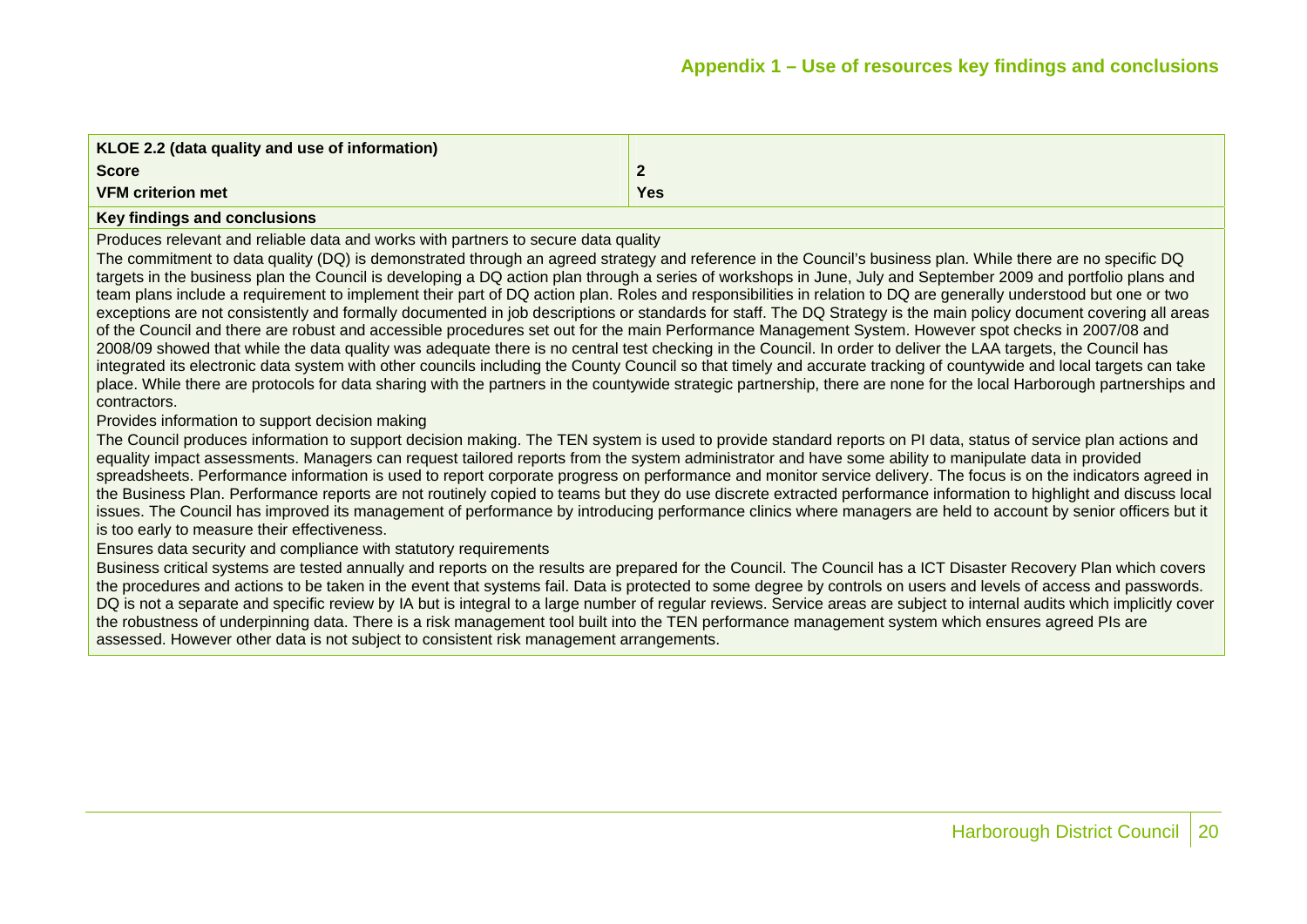Monitors performance against priorities

The Council monitors performance against its priorities regularly. Councillors receive performance and financial reports together quarterly while officers review these monthly. This enabled the Council to take early action to reduce predicted overspends in 2008/09. All reports address equalities issues and the Council's annual priority setting round is informed by needs analyses jointly provided with the LSP. The Council has improved its management of performance by introducing performance clinics where managers are held to account by senior officers.

Areas for improvement

- •Formally document in job descriptions or standards for staff the roles and responsibilities in relation to DQ.
- •Adopt protocols for data sharing for local Harborough partnerships and contractors.
- •Adopt consistent risk management arrangements for all data and data security.

| KLOE 2.3 (good governance) |          |
|----------------------------|----------|
| <b>Score</b>               | - 7<br>- |
| <b>VFM criterion met</b>   | Yes      |
|                            |          |

#### **Key findings and conclusions**

Principles of good governance

The principles of good governance are in place. The assurance framework provides information to support the governance statement which is embedded in the Council's business. Working relationships between councillors and officers are constructive. Councillors have driven the BPER leading to setting the reduced budget with staffing and service reductions. Officers provided a set of options which were adjusted by the Executive. A new code of conduct was adopted in 2007 and all members have received training as a result. Councillors do not have annual appraisals or personal training and development plans but the Leader has ensured that it is included as one of the Council's priority actions for this year.

Purpose and vision

The Council's vision is clearly set out in its business plan and echoed in the SCS which is directly aligned with the countywide SCS. Both were based on detailed needs assessments taking into account the needs of minority and vulnerable groups. The Council has set priorities for the business year and demonstrated how they support the priorities in the SCS.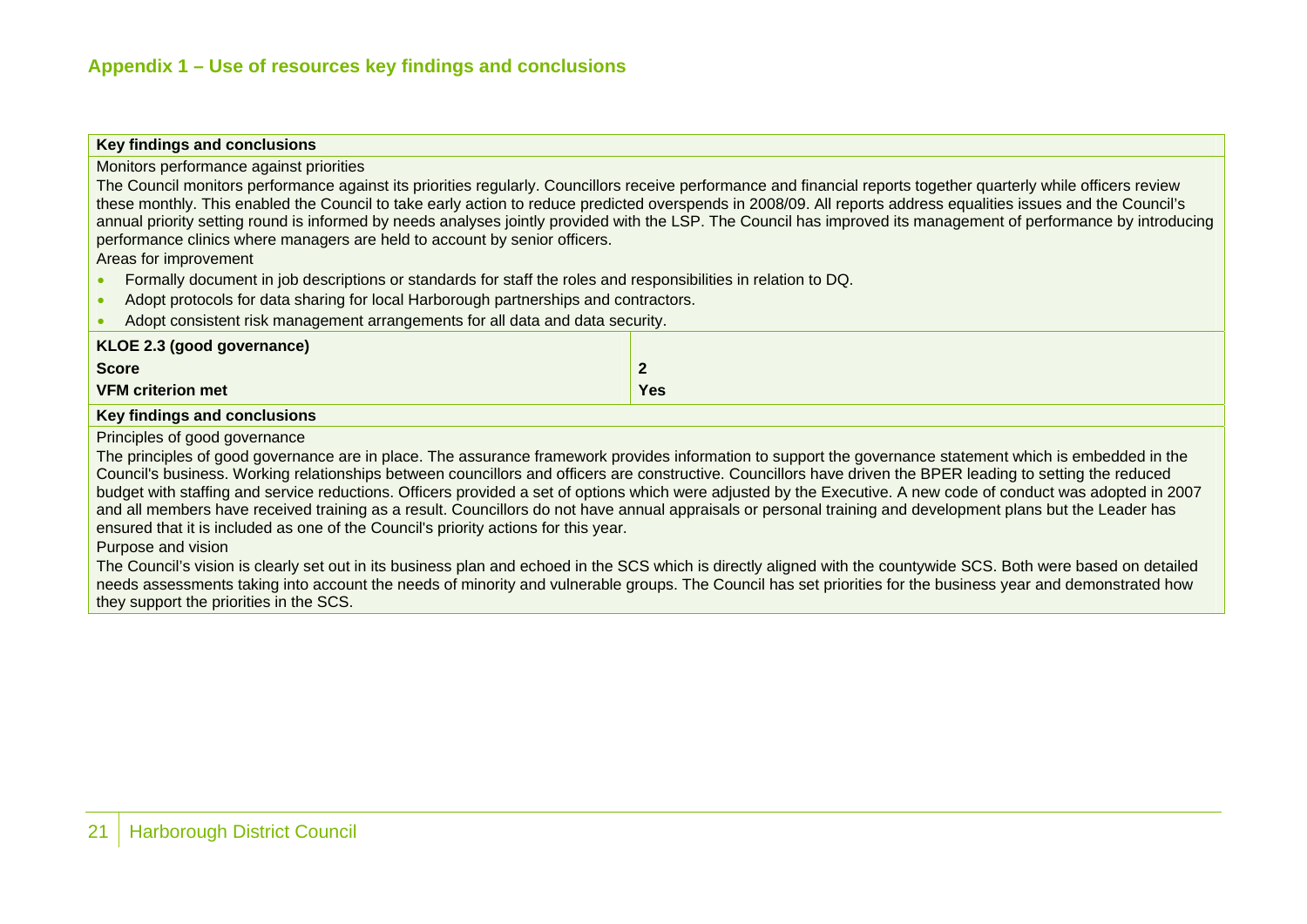#### Ethical framework and culture

The ethical framework is sound. The Standards committee is promoting its role effectively. It has an action plan on ethical governance which includes publicising its role in the Council and to the public. The chair of the standards committee has met with the leader and the leader of the opposition to discuss implementation of the new system of local assessment of complaints. How to complain is outlined in the Council newsletter and a new complaints leaflet has been produced. The Council complies with the requirement to submit an annual report to the Standards Board for England outlining its ethical governance arrangements. While the Council maintains a register of members' interests and a gifts and hospitality register, neither is available on the Council website. There are sound arrangements for paying member and officer allowances. The Council's whistleblowing policy has been used by staff and issues raised investigated by the section 151 officer. Partnership governance

Governance arrangements in the Council's key partnerships are not fully developed. Governance arrangements are in place for the Welland partnership, which procures services on behalf of its members. The Harborough LSP has agreed a partnership agreement in order to develop its governance arrangements. This includes sections on purpose, vision, principles, structures, membership, budget and resource management, communication and support arrangement for the LSP. Areas for improvement

- •Ensure the delivery of annual appraisals and personal training and development plans for Councillors
- •Make available on the Council's website the register of members' interests and the gifts and hospitality register.
- •Further develop governance arrangements for the Council's key partnerships.

| KLOE 2.4 (risk management and internal control) |        |
|-------------------------------------------------|--------|
| <b>Score</b>                                    | G<br>- |
| <b>VFM criterion met</b>                        | Yes    |
|                                                 |        |

#### **Key findings and conclusions**

Risk Management

Risks are identified as part of annual business and service planning and the risk register is updated accordingly. Corporate and business risks link to strategic objectives, are assessed in terms of likelihood and impact, assigned to named individuals and regularly reviewed and reported to the scrutiny panel. However risks relating to significant partnerships are not assessed by the Council or in partnerships and no partnership risk registers exist. The Council is reviewing its risk strategy in 2009/10 and is looking to address this. It has an adequate programme of member and staff training on risk.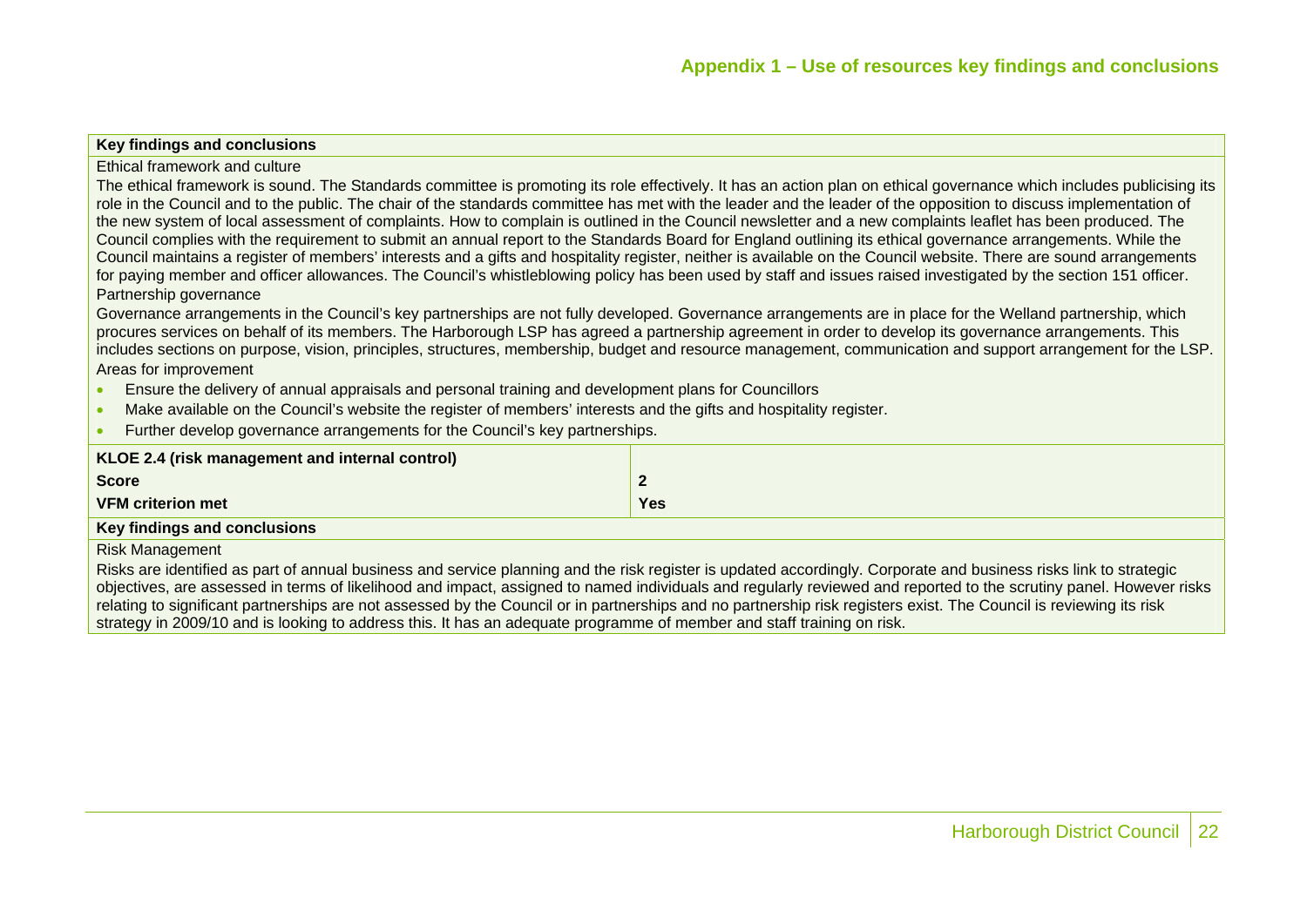Counter fraud and corruption arrangements

The Council has sound counter fraud and corruption arrangements in place but IA reported in 2008-09 that the strategy is now out of date. The strategy relies heavily on financial regulations and internal controls, rather than committing to any positive action to reduce the Council's vulnerability. Fraud is managed as a corporate risk and the Council has a zero tolerance approach. HB fraud investigation is adequately resourced. The Council has a sound record of imposing prosecutions and recovering fraud overpayments. While the Council monitors fraud and corruption activity it could strengthen its corporate approach eg by using benchmarking. It effectively participates in NFI exercises. Adequate deterrents are in place including the publication of successful cases of proven fraud and corruption. Counter fraud and corruption arrangements are not extended to partnerships. Codes of conduct exist for employee and member behaviour. System of internal control

The Council has an adequate system of internal control. The scrutiny panel delivers the core functions of an audit committee but does not fully meet CIPFA guidance. The scrutiny panel does not review the External Audit (EA) opinion and other reports to members or oversee management action in response to issues raised by EA. IA is effectively provided by Welland IA consortium which is partially or fully compliant with all CIPFA standards. Standing orders, financial instructions and scheme of delegation are embedded. Structures are in place to ensure adequate governance. The AGS is an open and honest self assessment of performance and based on an independent viewpoint. It includes an action plan to address performance gaps. The Council has a business continuity plan in place which is tested and meets the Civil Contingencies Act 2004 by working in partnership with three partner councils. Resources are pooled to employ two FT emergency planning officers. The Council is also partner in the Leicester Resilience Forum where joint threats are agreed in a community risk register & a joint plan is in place to address the roles & responsibilities needed to mitigate these. It is not clear whether the Council gathers assurance based on the viability of its significant contractors and partners in its business continuity plans.

Areas for improvement

- •Introduce systems for assessing the risks relating to significant partnerships.
- •Introduce partnership risk registers.
- •Extend the Council's counter fraud and corruption arrangements to partnerships.
- •Consider the use of benchmarking to identify possible areas of fraud or corruption.
- • Consider constituting a stand alone audit committee, fulfilling the requirements of an audit committee under CIPFA guidance. This could also fulfil the role of Those Charged with Governance currently fulfilled by the Accounts Committee.
- •Clarify arrangements for gaining assurance on the viability of significant contractors and partners and update business continuity plans accordingly.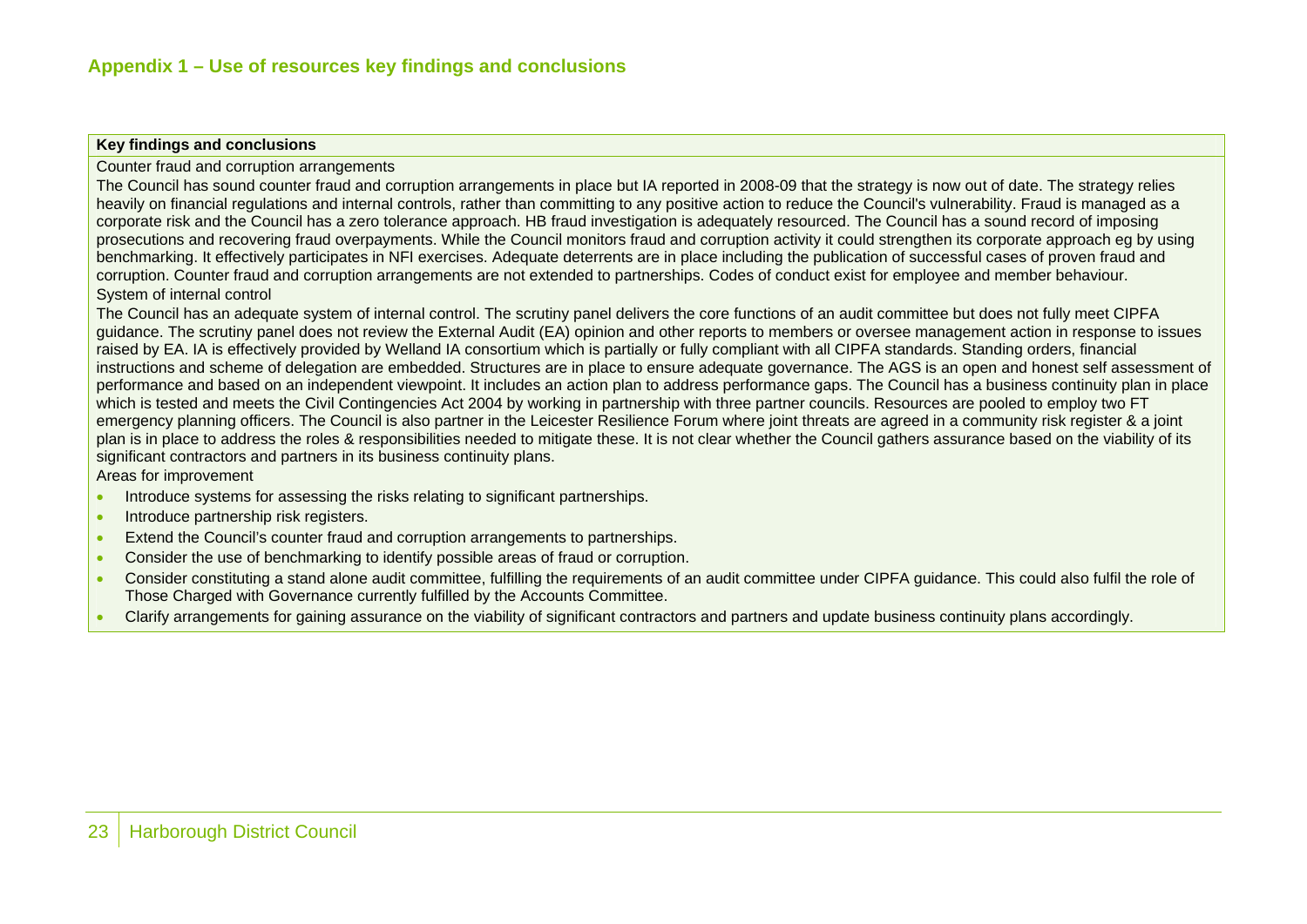# **Table 3 Managing resources**

| Theme score                                                                                                                                                                                                                                                                                                                                                                                                                                                                                                                                                                                                                                                                                                                                                                                                                                                                                                                                                                                                                                                                                                                                                                                                                                                                                                                                                                                                                                                                                                                                                                                                                                                                                                                                                                                                                                                                                                                                                                                                                                                                                                                 | $\mathbf{2}$ |  |  |  |  |  |
|-----------------------------------------------------------------------------------------------------------------------------------------------------------------------------------------------------------------------------------------------------------------------------------------------------------------------------------------------------------------------------------------------------------------------------------------------------------------------------------------------------------------------------------------------------------------------------------------------------------------------------------------------------------------------------------------------------------------------------------------------------------------------------------------------------------------------------------------------------------------------------------------------------------------------------------------------------------------------------------------------------------------------------------------------------------------------------------------------------------------------------------------------------------------------------------------------------------------------------------------------------------------------------------------------------------------------------------------------------------------------------------------------------------------------------------------------------------------------------------------------------------------------------------------------------------------------------------------------------------------------------------------------------------------------------------------------------------------------------------------------------------------------------------------------------------------------------------------------------------------------------------------------------------------------------------------------------------------------------------------------------------------------------------------------------------------------------------------------------------------------------|--------------|--|--|--|--|--|
| Key findings and conclusions                                                                                                                                                                                                                                                                                                                                                                                                                                                                                                                                                                                                                                                                                                                                                                                                                                                                                                                                                                                                                                                                                                                                                                                                                                                                                                                                                                                                                                                                                                                                                                                                                                                                                                                                                                                                                                                                                                                                                                                                                                                                                                |              |  |  |  |  |  |
| The Council's arrangements for workforce planning and development are adequate. It has recognised and is working on the need to improve its skills<br>development, workforce planning, and performance management of staff. Recruitment difficulties have led to interim appointments and lack of continuity which<br>the pay and grading review and use of market supplements may mitigate. Finding the £1.2 million budget deficit has led to staffing reductions which the Council<br>managed well. It has reduced staff sickness absence significantly.                                                                                                                                                                                                                                                                                                                                                                                                                                                                                                                                                                                                                                                                                                                                                                                                                                                                                                                                                                                                                                                                                                                                                                                                                                                                                                                                                                                                                                                                                                                                                                 |              |  |  |  |  |  |
| KLOE 3.3 (workforce planning)                                                                                                                                                                                                                                                                                                                                                                                                                                                                                                                                                                                                                                                                                                                                                                                                                                                                                                                                                                                                                                                                                                                                                                                                                                                                                                                                                                                                                                                                                                                                                                                                                                                                                                                                                                                                                                                                                                                                                                                                                                                                                               |              |  |  |  |  |  |
| <b>Score</b>                                                                                                                                                                                                                                                                                                                                                                                                                                                                                                                                                                                                                                                                                                                                                                                                                                                                                                                                                                                                                                                                                                                                                                                                                                                                                                                                                                                                                                                                                                                                                                                                                                                                                                                                                                                                                                                                                                                                                                                                                                                                                                                | $\mathbf{2}$ |  |  |  |  |  |
| <b>VFM criterion met</b>                                                                                                                                                                                                                                                                                                                                                                                                                                                                                                                                                                                                                                                                                                                                                                                                                                                                                                                                                                                                                                                                                                                                                                                                                                                                                                                                                                                                                                                                                                                                                                                                                                                                                                                                                                                                                                                                                                                                                                                                                                                                                                    | Yes          |  |  |  |  |  |
| Key findings and conclusions                                                                                                                                                                                                                                                                                                                                                                                                                                                                                                                                                                                                                                                                                                                                                                                                                                                                                                                                                                                                                                                                                                                                                                                                                                                                                                                                                                                                                                                                                                                                                                                                                                                                                                                                                                                                                                                                                                                                                                                                                                                                                                |              |  |  |  |  |  |
| Productive and skilled workforce<br>The Council's arrangements to ensure a skilled and productive workforce are adequate. It is currently working on improving some basic requirements such as<br>identifying skills gaps and up to date workforce planning. The Council has had recruitment difficulties in some crucial posts, in part due to lower salaries than<br>competitor councils, but a salary review is imminent. In the meantime, market supplements have been used for some posts but the Council has been hampered<br>by the lack of continuity in these posts despite using interim and temporary staff. The Council has been focused on the need to find £1.2 million savings to<br>produce a balance budget for 2009/10. This included a vacancy freeze immediately until the size of the staff reductions was finalised. This increased the use of<br>temporary and interim staff. Following the review, the staffing complement was reduced overall by 16.5 full time equivalent posts. The Council is revising its<br>current recruitment strategy and has recognised that managers need skills in recruitment and selection. It currently promotes the advantages of working in the<br>public sector in a small rural environment and increasingly advertises its posts on the internet rather than through the press. The Council is improving its<br>performance management of staff. It is revising its capability and appraisal policies and practises. Human resources staff are working more closely with managers<br>when there are performance or timekeeping issues. Following a survey with the trades union last year that identified high levels of stress among staff, telephone<br>and face to face counselling sessions were made available and these are fully booked. These measures have been productive with a significant reduction in staff<br>absence. It has reduced from 10.18 days in 2007/08 to 8.30 days per fte in 2008/09, better than target. Staff have annual appraisals although only 89 per cent<br>were completed within the required three month period this year. |              |  |  |  |  |  |

Workforce planning is underdeveloped. It has been brought into sharp focus by the BPER and the urgent need to balance a significantly reduced budget. The Council is undertaking a corporate needs analysis of its workforce having already identified that its workforce is aging and there is no-one employed under the age of 20 years. As a result the Council is considering introducing modern apprenticeships. It has also identified a need to improve managerial skills and 25 staff have completed the LRIP management training course.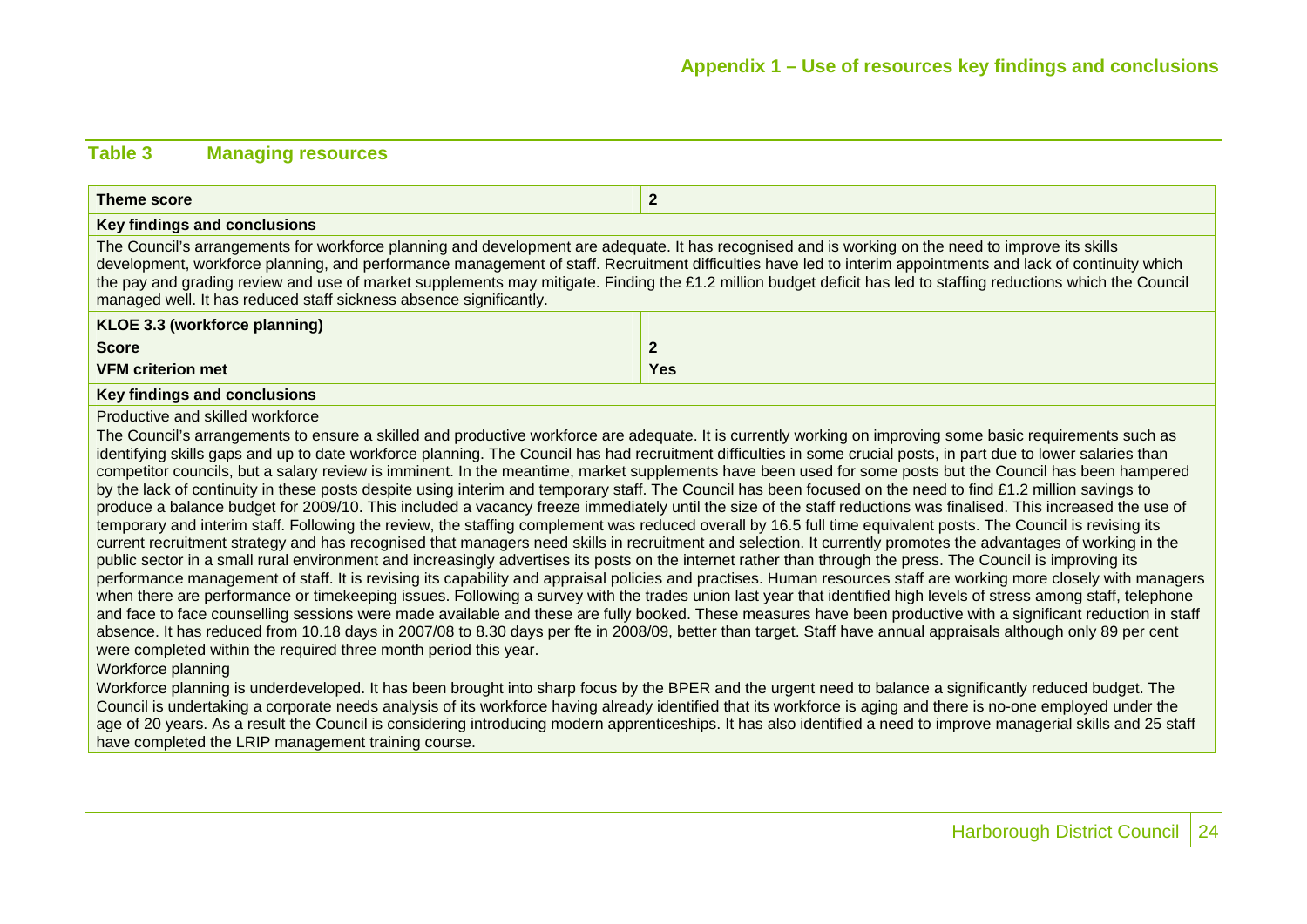#### Organisational change

The Council involves its staff appropriately in organisational change that directly affects them. For example in the BPER, the Council kept staff well informed with regular corporate and team briefings and invited contributions from all staff with suggestions for making efficiencies.

Diversity and good people management

The Council has adequate arrangements for a diverse workforce and good people management. Recruitment and selection is based on merit and the Council's staff broadly reflects the local population other than the relatively few young people employed. The Council has achieved level two of the equality standard for local government in line with most other councils and it has started to make progress on its duty to promote race equality. The induction programme for new staff now includes raising awareness of equalities issues in the Council's work. The pay and grading review, already implemented by many councils, is planned to be implemented this year.

Areas for improvement

- •Undertake a skills gap analysis of the workforce.
- •Ensure all annual appraisals are completed within the required three month period.
- •Expedite the corporate needs analysis of the workforce currently underway.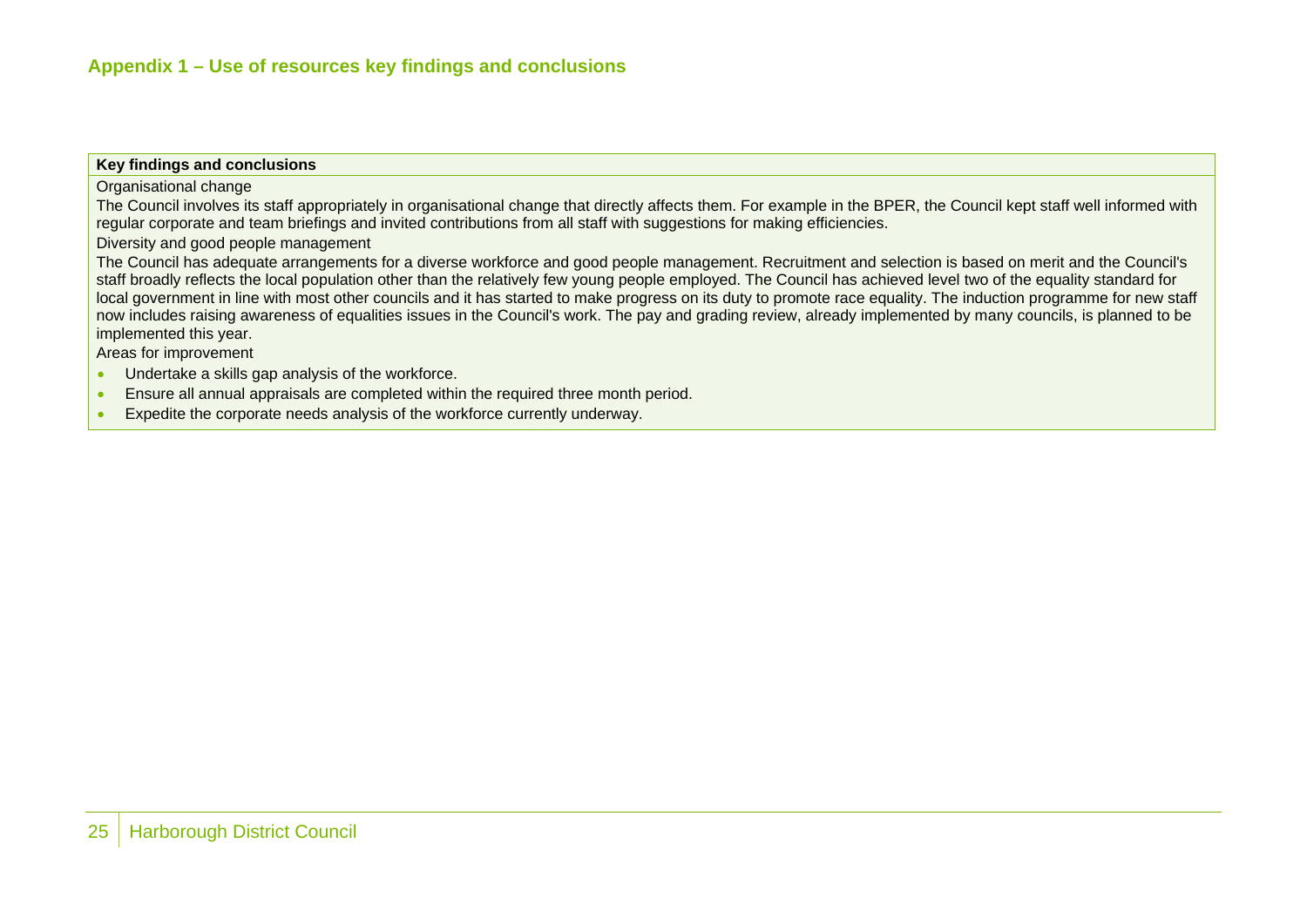# Appendix 2 – Action plan

|     | <b>Page Recommendation</b>                                                                                                                                                        |                        | <b>Priority Responsibility</b> | Agreed | <b>Comments</b> | <b>Date</b> |
|-----|-----------------------------------------------------------------------------------------------------------------------------------------------------------------------------------|------------------------|--------------------------------|--------|-----------------|-------------|
| no. |                                                                                                                                                                                   | $1 = Low$<br>$2 = Med$ |                                |        |                 |             |
|     |                                                                                                                                                                                   | $3 = High$             |                                |        |                 |             |
| 6   | R1<br>Ensure that the necessary resources and $ 3 $<br>support are made available to the<br>Financial Services Manager to enable the<br>successful transition to IFRS to be made. |                        | Council                        |        |                 |             |